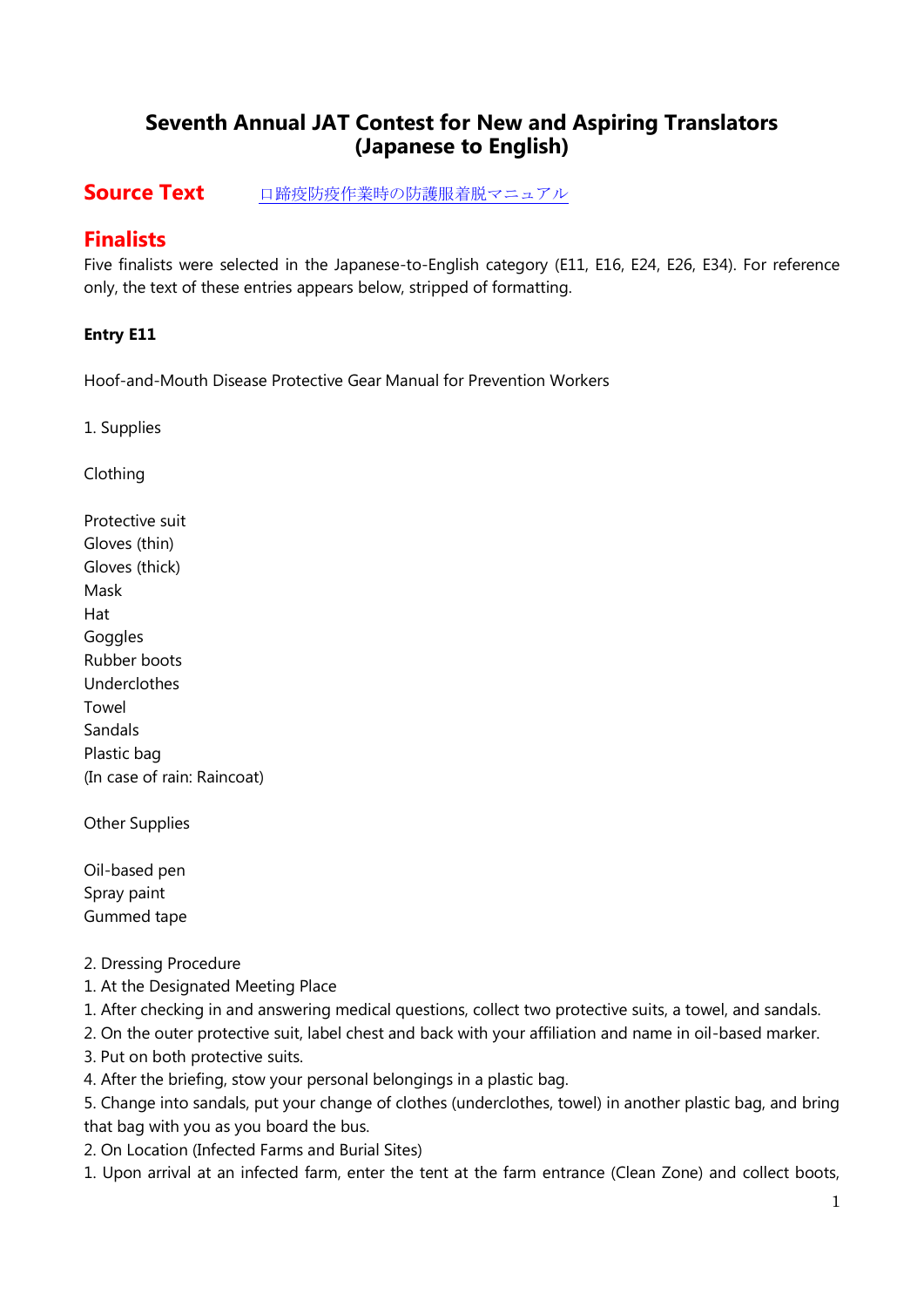gloves (thin and thick), hat, mask, and goggles.

2. Put on the thin gloves and pull the sleeves of the outer protective suit over the wrists of the gloves.

3. Put on the thick gloves and pull the wrists of the gloves over the sleeves of the outer protective suit. Seal wrists with gummed tape.

4. Put on the hat, mask, and goggles.

5. Put on the hoods of the inner and outer protective suits.

6. Change into boots, tucking the legs of the inner protective suit into the boots and pulling the legs of the outer protective suit over the boots. Seal ankles with gummed tape.

7. As necessary, identify your role by applying the appropriate color of spray paint to your back and chest.

8. Turn over your change of clothes (underclothes, towel) for safekeeping, report to your group for briefing, and commence work.

3. Changing Procedure

1. On Location (Infected Farms and Burial Sites)

1. After completion of work, when returning to the Clean Zone, undergo surface sterilization.

2. After surface sterilization, remove goggles, hat, and mask, and place them in collection bag.

3. Remove the gummed tape sealing the wrists and ankles, then remove the thick gloves, outer protective suit, and thin gloves. Place all items in the collection bag and proceed to the tent at the farm entrance (Clean Zone).

4. Retrieve your change of clothes (underclothes, towel), collect fresh sandals and protective suit, and change into them. (When necessary, change even your underpants.)

5. Turn in the underclothes, boots, and inner protective suit you wore (to be destroyed).

6. After undergoing foot sterilization, board the bus.

2. At the Designated Meeting Place

1. Upon arrival, when getting off the bus, undergo a second foot sterilization.

2. Wash your hands and face, and gargle.

3. Retrieve your personal belongings and proceed to the shower house.

4. After showering, change into your own clothes. At this time, turn in the protective suit, underclothes and sandals you changed into at the farm (to be destroyed).

5. After checking in and answering medical questions, you are dismissed.

Reference

Procedure

1. In the morning, assemble at the designated meeting place.

2. After checking in and answering medical questions, collect materials.

(Designated Meeting Place)

1. Put on the first protective suit directly over your underclothes. (Designated Meeting Place)

1. Label the left-hand side of the chest and the back of the second protective suit with your affiliation and name.

2. Put on the second protective suit.

3. Put the clothes that you took off in a plastic bag and turn it over to the attendant for safekeeping.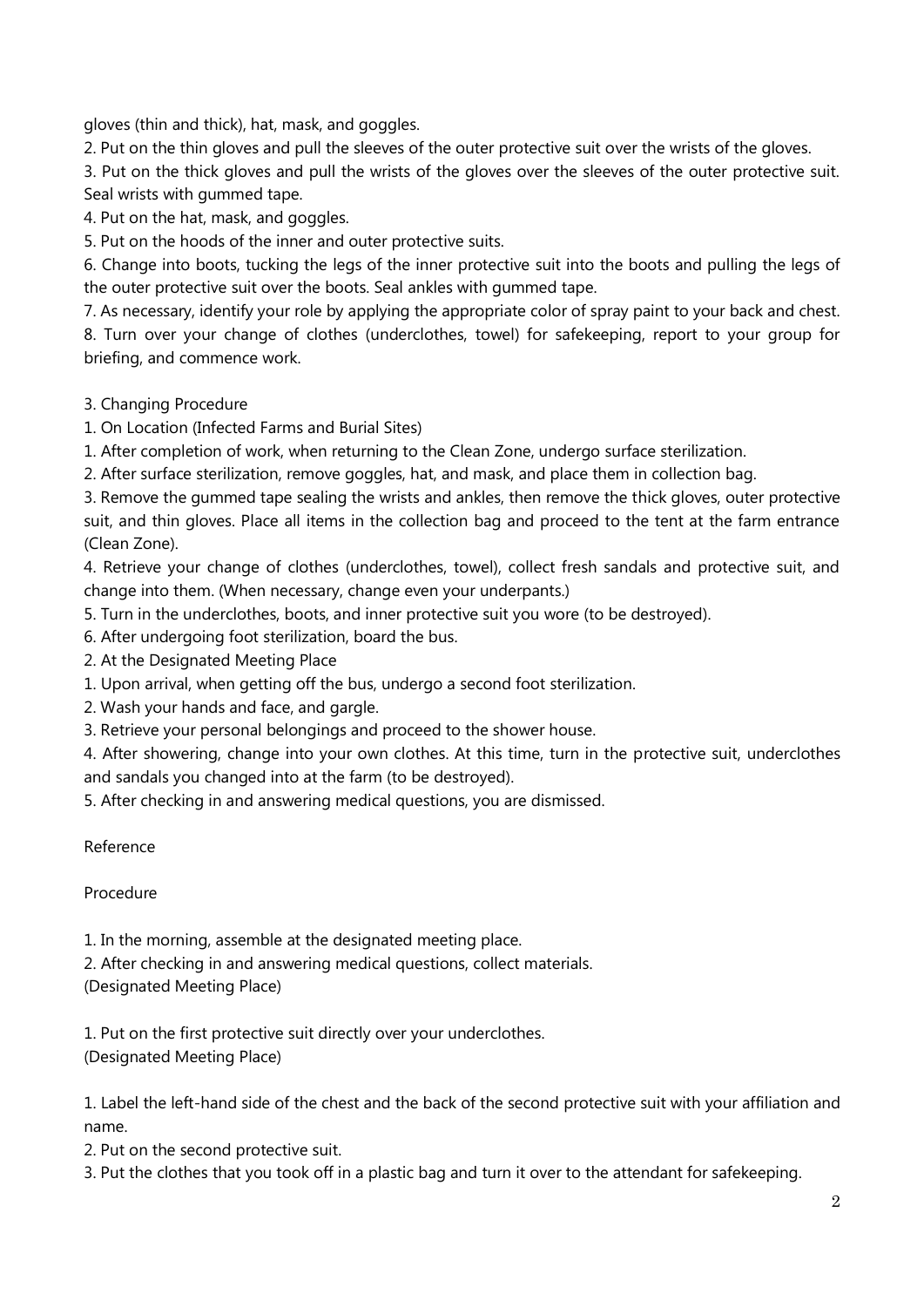4. Briefing. (Designated Meeting Place)

1. Change into sandals.

2. Place two towels and change of underclothes in a plastic bag and carry it with you to the work site. (Designated Meeting Place)

1. Put on gloves (thin). (Underneath sleeves of protective suit.) 2. Put on gloves (thick). (Over sleeves of protective suit.) 3. Seal wrists with gummed tape. (Work Site: Clean Zone)

1. Put on hat. 2. Put on mask. (Work Site: Clean Zone)

1. Put on goggles. (Work Site: Clean Zone)

1. Put on hoods of both protective suits. (Work Site: Clean Zone)

1. Put on boots.

2. Tuck pant legs of inner protective suit into boots.

3. Pull pant legs of outer protective suit over boots and seal ankles with gummed tape. (Work Site: Clean Zone)

1. Dressing complete.

2. Turn over your change of clothes for safekeeping and attend your group's briefing. (Work Site: Clean Zone)

Arrive Work Site Depart

1. Upon departure, undergo surface sterilization by atomizer. (Work Site: Clean Zone)

1. Remove hoods, goggles, and mask. 2. Remove gummed tape from ankles.

3. Remove gummed tape from wrists.

(Place all removed items in collection bag).

(Work Site: Clean Zone)

1. Remove gloves (thick).

2. Remove outer protective suit.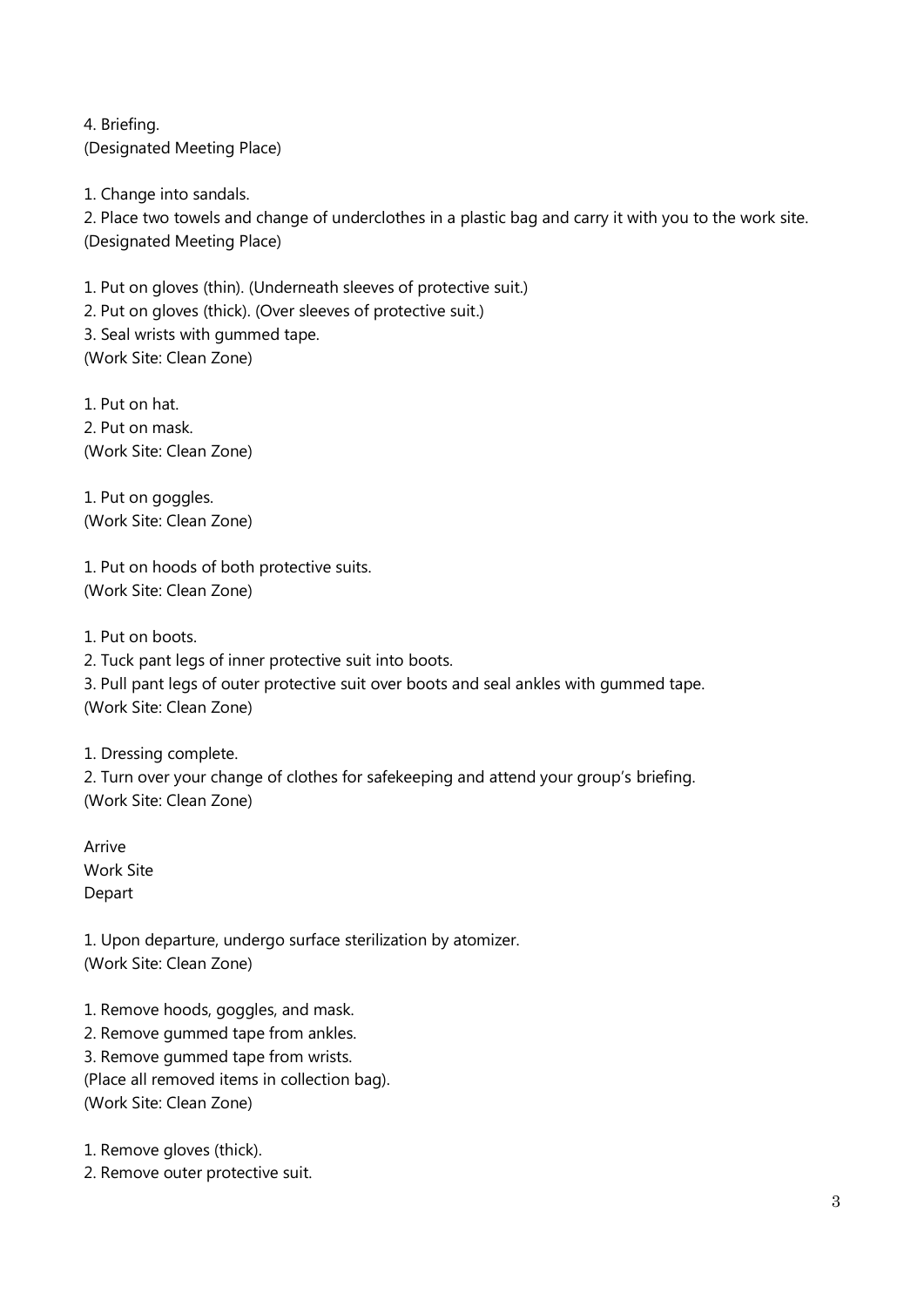3. Remove gloves (thin).

4. Remove boots.

5. Remover inner protective suit.

6. Remove all underclothes and change into the ones you brought.

(Place all removed items in collection bag).

(Work Site: Clean Zone)

1. Put on new protective suit.

2. Put on sandals.

3. Undergo sandal sterilization.

4. Proceed to designated meeting place.

(Work Site: Clean Zone)

1. Upon arrival, undergo a second sandal sterilization.

2. Wash hands and face, and gargle.

3. Retrieve personal belongings and proceed to the shower room.

4. After showering, change into your own clothes.

(Designated Meeting Place)

1. After checking in and answering medical questions, you are dismissed. (Designated Meeting Place)

Photo

Affiliation Your Name

Function

# **Entry E16**

Controlling an Outbreak of Foot-and-Mouth Disease: A Manual for the Proper Donning and Doffing of a Protective Suit

I. Necessary Supplies Clothing Protective Suits Gloves (inner) Gloves (outer) Surgical Mask Hairnet Goggles Boots Undergarments Towels Sandals Plastic Bags (Raincoat for rainy weather)

Other Supplies Magic Marker Spray Paint Duct Tape

II. Donning Procedure A. At the meeting site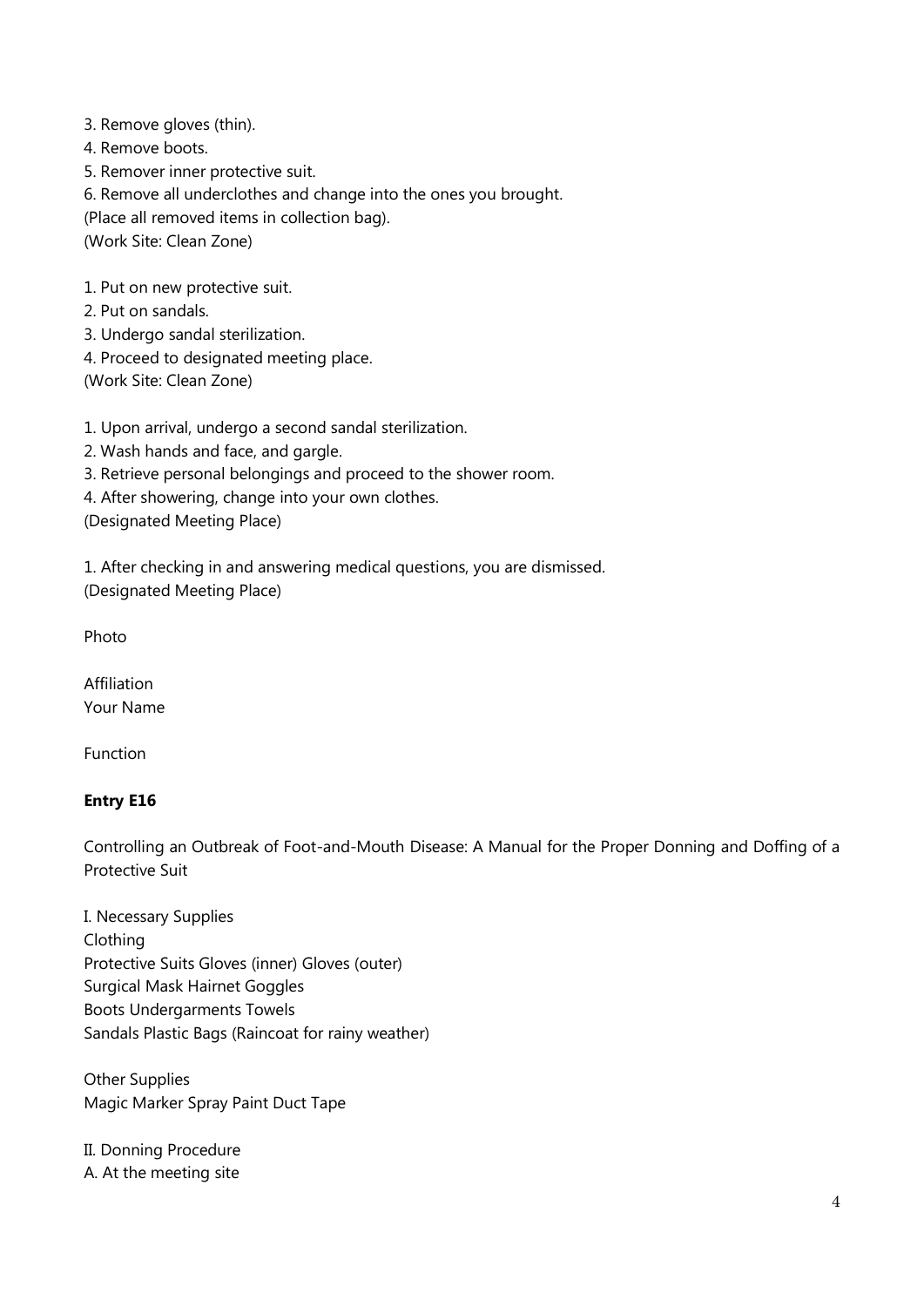1. Receive two protective suits, towels, and a pair of sandals after checking in and being examined.

2. Write your name and affiliation with a permanent magic marker on the front and back of the protective suit that will serve as your outer layer.

3. Put on both protective suits.

4. Place your street clothes in a plastic bag and leave them with the person in charge after receiving your work assignment.

5. Change into your sandals and board the shuttle bus, bringing a separate plastic bag in which you have placed a change of clothes (undergarments and towels).

B. At the work site (outbreak farm and burial site)

1. Receive a pair of boots, two pairs of gloves (inner and outer), a hairnet, a surgical mask, and a pair of goggles in the tent at the farm entrance (Clean Zone) after arriving at the outbreak farm.

2. Put your inner pair of gloves on, covering them with the sleeves of your outer protective suit.

3. Put your outer pair of gloves on over the sleeves of your outer protective suit, sealing the seams with duct tape.

4. Put on your hairnet, surgical mask, and goggles.

5. Put on the hood of both your inner and outer protective suits.

6. Change into your boots, tucking the legs of your inner protective suit into the boots, covering the boots with the legs of your outer protective suit, and sealing the seams with duct tape.

7. If necessary, each team leader will have his or her back marked with spray paint.

8. Leave your change of clothes (undergarments and towels) with the person in charge, and begin working after receiving your team's work instructions.

III. Doffing Procedure

A. At the work site (outbreak farm and burial site)

1. Your outer suit will be disinfected when returning to the Clean Zone after finishing your work.

2. Take off your goggles, surgical mask, and hairnet after being disinfected, and place them in the proper receptacle.

3. Remove the duct tape from your boots and gloves. Take off your outer gloves, outer protective suit, and inner gloves, placing them in the proper receptacle. Proceed to the tent at the farm entrance (Clean Zone).

4. Retrieve your change of clothes (undergarments and towels), sandals, and a new protective suit, and get changed. (If necessary, change even your underwear.)

5. Keep the undergarments, boots, and inner protective suit you were wearing together. (They will be disposed of.)

6. Board the shuttle bus after disinfecting the bottom of your sandals.

B. At the meeting site

1. Disinfect the bottom of your sandals again when getting off the shuttle bus.

2. Wash your hands and face, and gargle.

3. Retrieve your street clothes and proceed to the shower room.

4. Change into your street clothes after showering. Keep the protective suit, undergarments, and sandals that you were wearing at the farm together. (They will be disposed of.)

5. You are free to go after being examined and checking out.

Supplies

Comments Photographs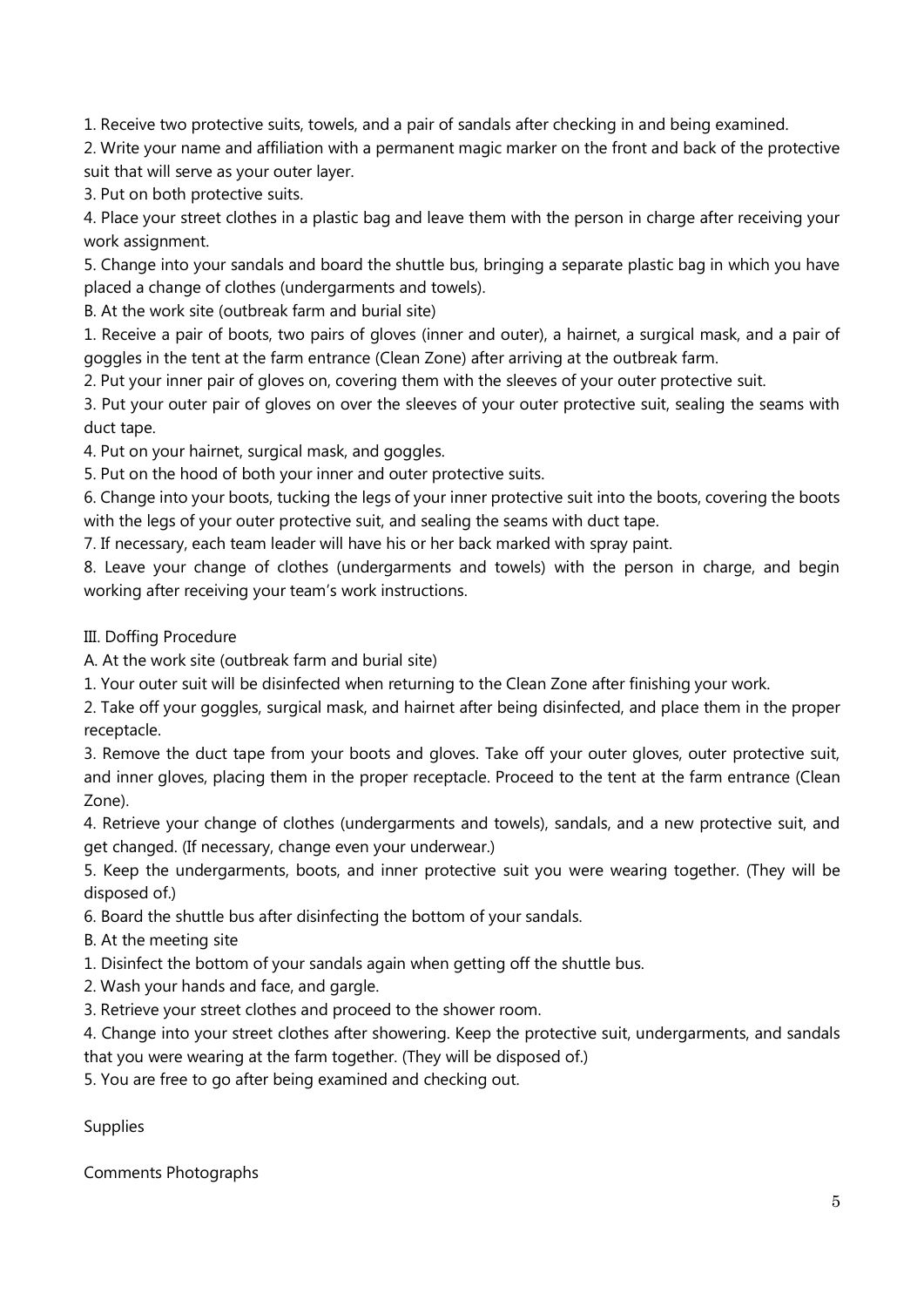- 1. Assemble at the meeting site in the morning.
- 2. Receive your supplies after checking in and being examined.

Meeting Site

1. Put your inner protective suit on over your undergarments.

Meeting Site NAME AFFILIATION

1. Write your name and affiliation on the left breast and back of your outer protective suit.

- 2. Put on your outer protective suit.
- 3. Place your street clothes in a plastic bag and leave them with the person in charge.

4. Receive your work assignment.

Meeting Site NAME AFFILIATION FUNCTION

NAME AFFILIATION

Comments Photographs

1. Change into your sandals.

2. Proceed to the work site, bringing only a plastic bag in which you have placed two towels and a change of undergarments.

Meeting Site NAME

AFFILIATION

- 1. Put on your inner pair of gloves, tucking them into the sleeves of your outer protective suit.
- 2. Put on your outer pair of gloves, pulling them over the sleeves of your outer protective suit.

3. Seal the seams with duct tape.

Work Site/Clean Zone

- 1. Put on your hairnet.
- 2. Put on your surgical mask.

Work Site/Clean Zone NAME AFFILIATION NAME AFFILIATION

Comments Photographs 1. Put on your goggles.

Work Site/Clean Zone NAME AFFILIATION

1. Put on the hood of both your inner and outer protective suits.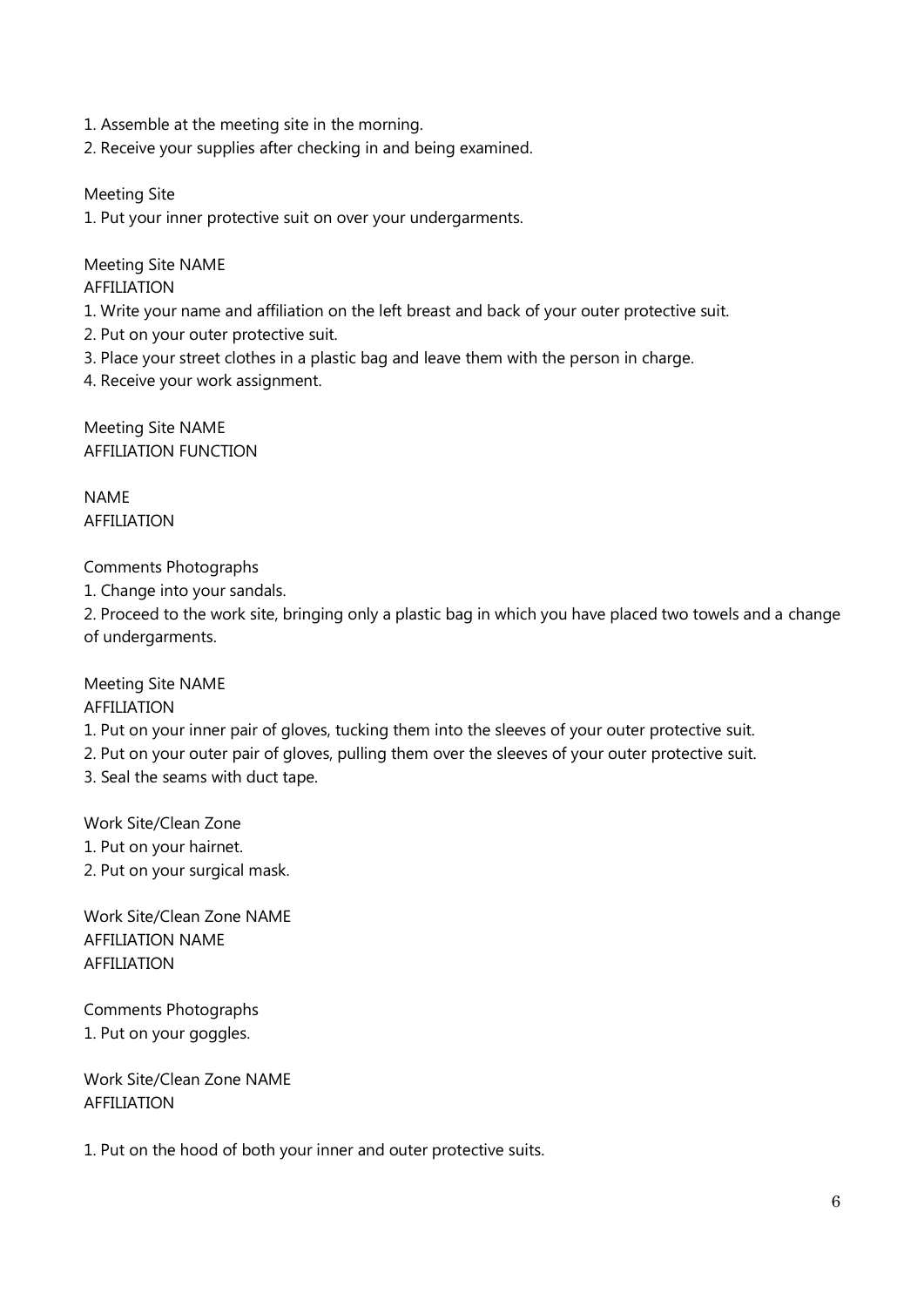Work Site/Clean Zone NAME AFFILIATION

1. Put on your boots.

2. Tuck the legs of your inner protective suit into your boots.

3. Keep the legs of your outer protective suit on the outside of your boots, sealing the seams with duct tape.

Work Site/Clean Zone NAME AFFILIATION

Comments Photographs

1. Your protective suit is now complete.

2. Leave your change of clothes with the person in charge, separate into teams, and receive your work instructions.

Work Site/Clean Zone NAME AFFILIATION Enter Work Site **Fxit** 1. Your outer suit will be disinfected with a power sprayer when you exit the work site.

Work Site/Clean Zone NAME AFFILIATION

# Comments Photographs

- 1. Take off your hoods, goggles, and mask.
- 2. Remove the duct tape from your boots.
- 3. Remove the duct tape from your gloves.

(Place all used supplies in the proper receptacle.)

Work Site/Clean Zone NAME AFFILIATION

1. Take off your outer gloves.

- 2. Take off your outer protective suit.
- 3. Take off your inner gloves.
- 4. Take off your boots.
- 5. Take off your inner protective suit.

6. Take off your shirt and other undergarments, and put on the undergarments that you brought with you. (Place all used supplies in the proper receptacle.)

Work Site/Clean Zone

- 1. Put on a new protective suit.
- 2. Put on your sandals.
- 3. Disinfect your sandals.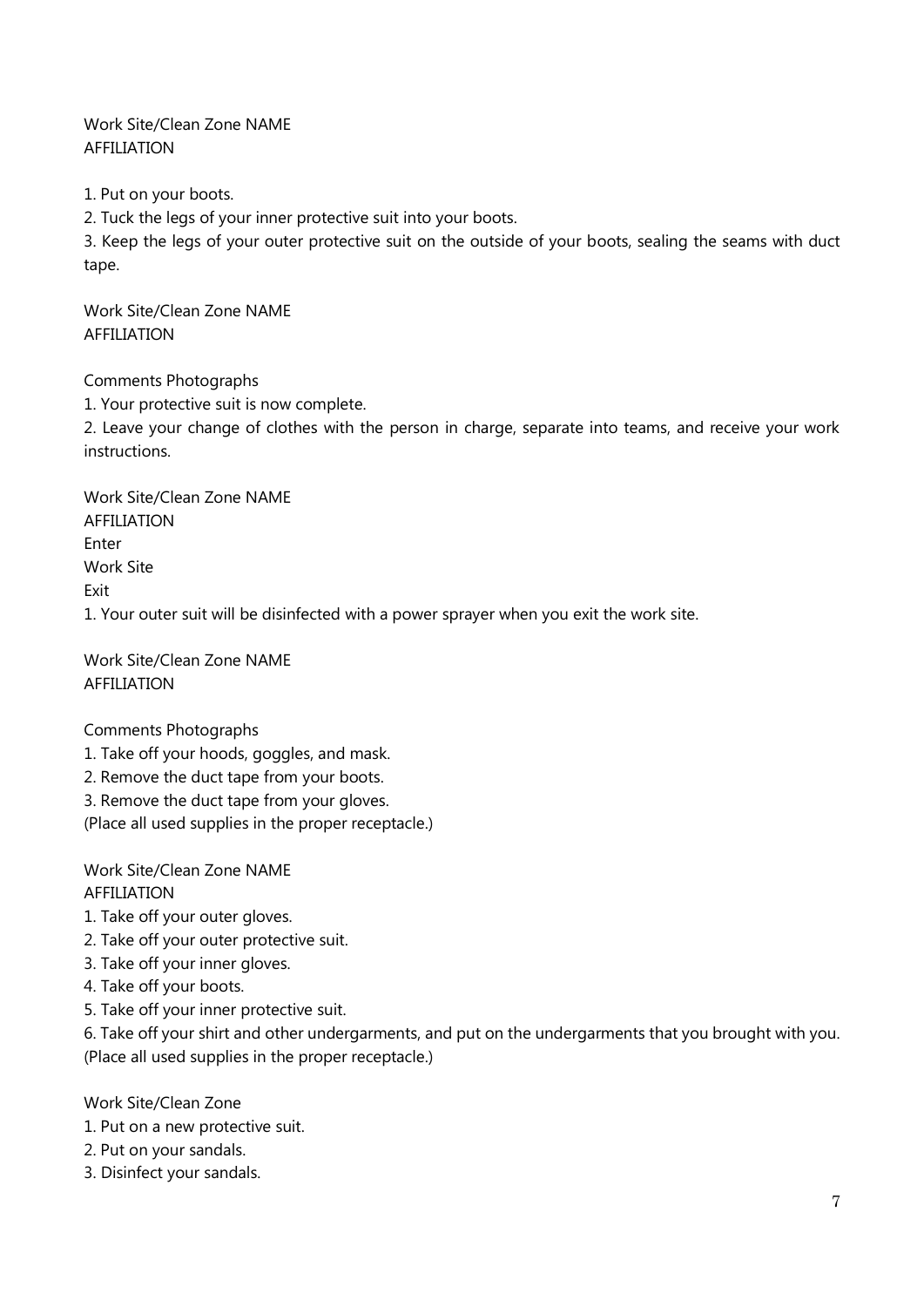4. Proceed to the meeting site.

Work Site/Clean Zone

Comments Photographs

- 1. Disinfect your sandals again after arriving.
- 2. Wash your hands and face, and gargle.
- 3. Retrieve your street clothes, and proceed to the shower room.
- 4. Change into your street clothes after showering.

Meeting Site NAME AFFILIATION 1. You are free to go after being examined and checking out.

Meeting Site

# **Entry E24**

Manual on Procedures for the Putting on and Removing of Personal Protective Equipment During Work to Contain Foot-and-mouth Disease

1. Necessary Equipment

Personal Protective Equipment Protective suits Gloves (thin) Gloves (thick) Disposable mask Disposable hat Goggles Rubber boots Underclothes Towels Sandals Plastic bags In case of rain, a raincoat

Other Equipment Marker pen Spray paint Packing tape

[Photograph 1]

#### 2. Dressing Procedure

(1) At the assembly point

1. After reception and medical consultation, collect two protective suits, towels and a pair of sandals.

2. Write affiliation and full name in marker pen on the chest and on the back of whichever of the two protective suits is to be worn on the outside.

3. Put on the two protective suits.

4. After the operation briefing, place personal belongings in a plastic bag and hand in.

5. Change into the sandals and, taking a change of underclothes and towels in another plastic bag, board the transfer bus.

(2) At the operation site (infected farms and burial sites)

1. On arrival, collect rubber boots, a pair each of thin and thick gloves, a disposable hat, a disposable mask,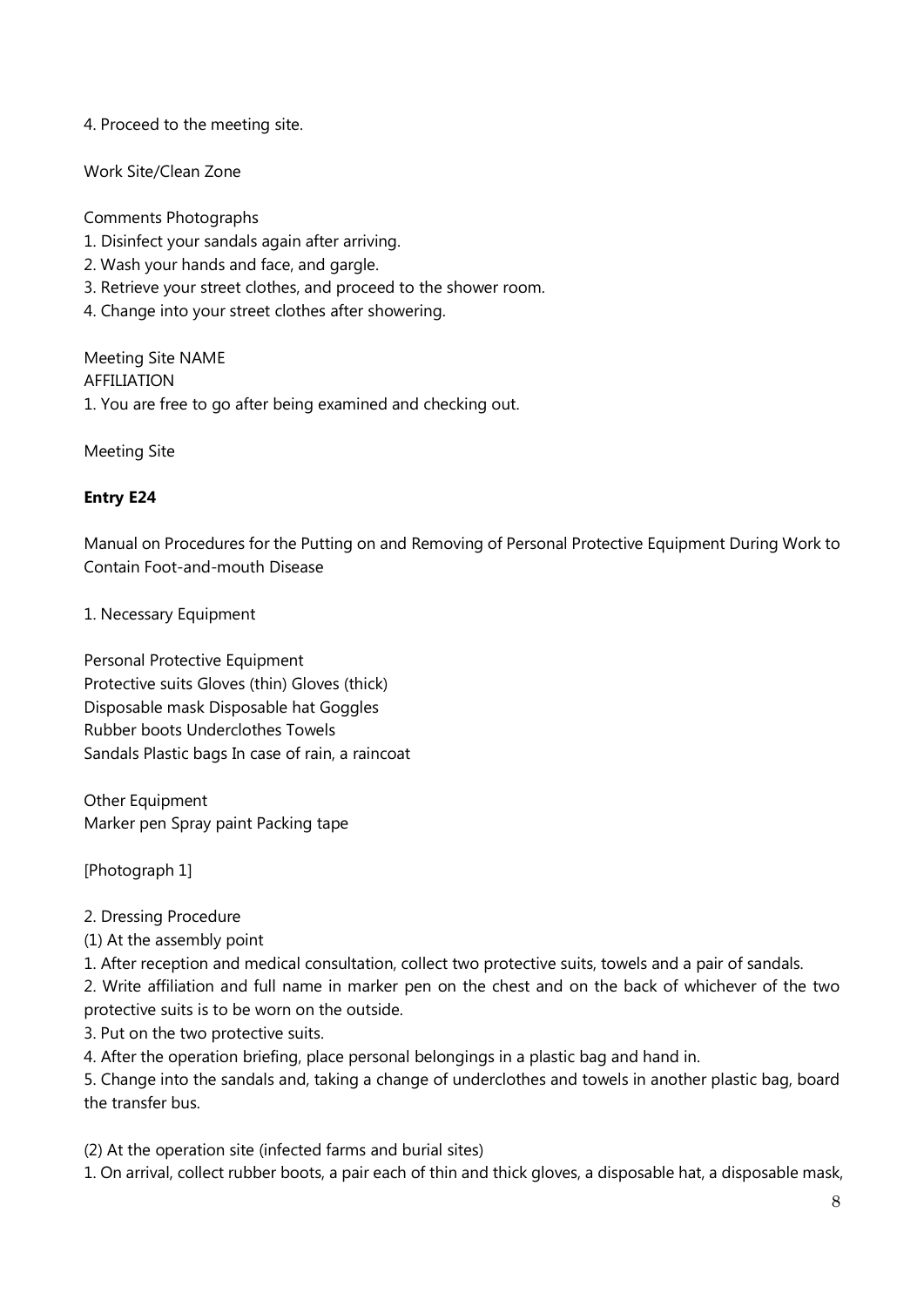and goggles, from the farm's entrance tent (the clean zone).

2. Put on the thin gloves, ensuring the cuff of the outer protective suit covers the wrist area of the gloves.

3. Put on the thick gloves, ensuring the cuff on the outer protective suit is covered by the gloves. Secure the adjoining sections using packing tape.

4. Put on the disposable hat and mask and the goggles.

5. Put up the hood on both protective suits.

6. Change into the rubber boots. Tuck the hems of the inner protective suit inside the boots. Pull the hems of the outer protective suit down over the outside of the boots. Secure the adjoining sections using packing tape.

7. Spray paint should be used on the back to mark by colour individual duties.

8. Hand in change of underclothes and towels and, after all groups have been briefed, commence the operation.

3. Undressing Procedure

(1) At the operation site (infected farms and burial sites)

1. Outerwear is to be disinfected when returning to the clean zone after the operation is complete.

2. Once outerwear has been disinfected, remove the goggles, disposable mask and hat, and place them in the collection bag.

3. Removing packing tape from wrists and boots, take off the thick gloves, the outer protective suit, and the thin gloves, and place them in the collection bag. Transfer to the farm's entrance tent (the clean zone). 4. Collect underclothes and towels, a pair of sandals, and a new protective suit. Change down to underpants.

5. The inner protective suit, boots, and used underclothing will be collected for disposal.

6. After disinfecting sandals, board the transfer bus.

(2) At the assembly point

1. After arrival, disinfect sandals once again on disembarking the transfer bus.

- 2. Wash hands and face and rinse out the mouth.
- 3. Collect personal belongings and proceed to the shower room.

4. After showering, change into personal belongings. At this point, the protective suit, along with the used underclothing and sandals, is to be collected for disposal.

5. After reception and medical debriefing, you are free to leave.

Handout

#### Point Photograph

1. Morning: gather at assembly point.

2. After reception and medical consultation, collect equipment.

Assembly point [Photograph 2]

1. Put on first protective suit over underclothes.

Assembly point [Photograph 3]

[Photograph 4: Affiliation, Full name]

1. Write affiliation and full name on the left-hand side of the chest and on the back of the second protective suit.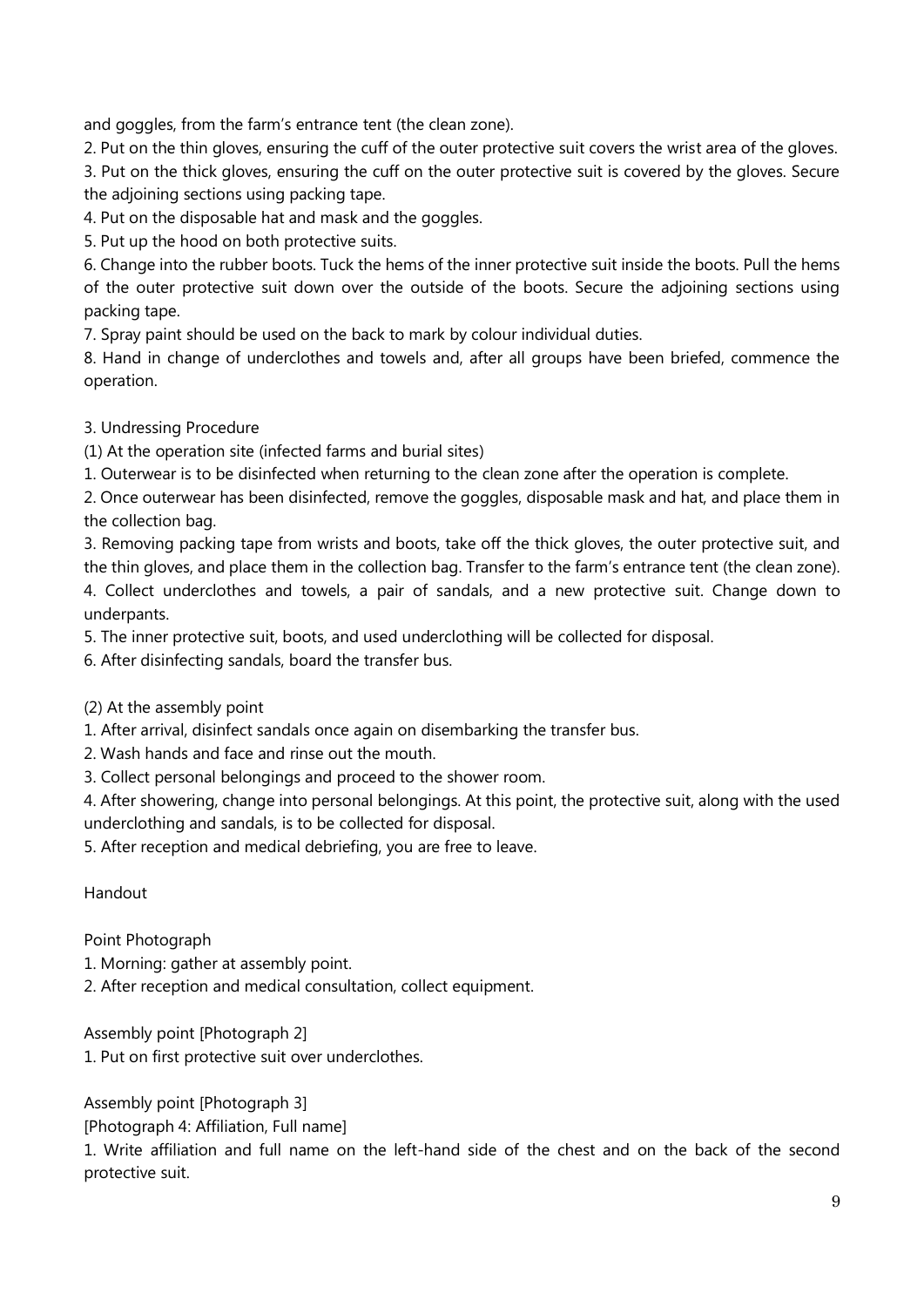2. Put on the second protective suit.

3. Place removed personal belongings in a plastic bag and hand in to the person responsible.

4. Operation briefing.

Assembly point [Photograph 5: Affiliation, Full name] [Photograph 6: Duties, Affiliation, Full name]

Point Photograph

1. Change into the sandals.

2. Carrying only the plastic bag containing two towels and a change of underclothes, transfer to the operation site.

Assembly point [Photograph 7: Affiliation, Full name]

1. Put on the thin gloves, tucking them under the cuffs of the protective suit.

2. Put on the thick gloves, pulling them over the cuffs of the protective suit.

3. Secure the gloves in place with packing tape.

Operation site – Clean zone [Photographs 8, 9]

1. Put on the disposable hat.

2. Put on the disposable mask.

Operation site – Clean zone [Photograph 10: Affiliation, Full name] [Photograph 11: Affiliation, Full name]

Point Photograph 1. Put on the goggles.

Operation site – Clean zone [Photograph 12: Affiliation, Full name] 1. Put up the hood of both protective suits.

Operation site – Clean zone [Photograph 13: Affiliation, Full name] [Photograph 14]

1. Put on the rubber boots.

2. Tuck the hems of the inner protective suit inside the boots.

3. Pull the hems of the outer protective suit down over the outside of the boots and secure with packing tape.

Operation site – Clean zone [Photograph 15: Affiliation, Full name] Point Photograph

1. Personal Protective Equipment dressing procedure is now complete.

2. Hand in change of underclothes and attend respective group briefing.

Operation site – Clean zone [Photograph 16: Affiliation, Full name] [Photograph 17]

1. On departure, outerwear is to be disinfected using a power spray.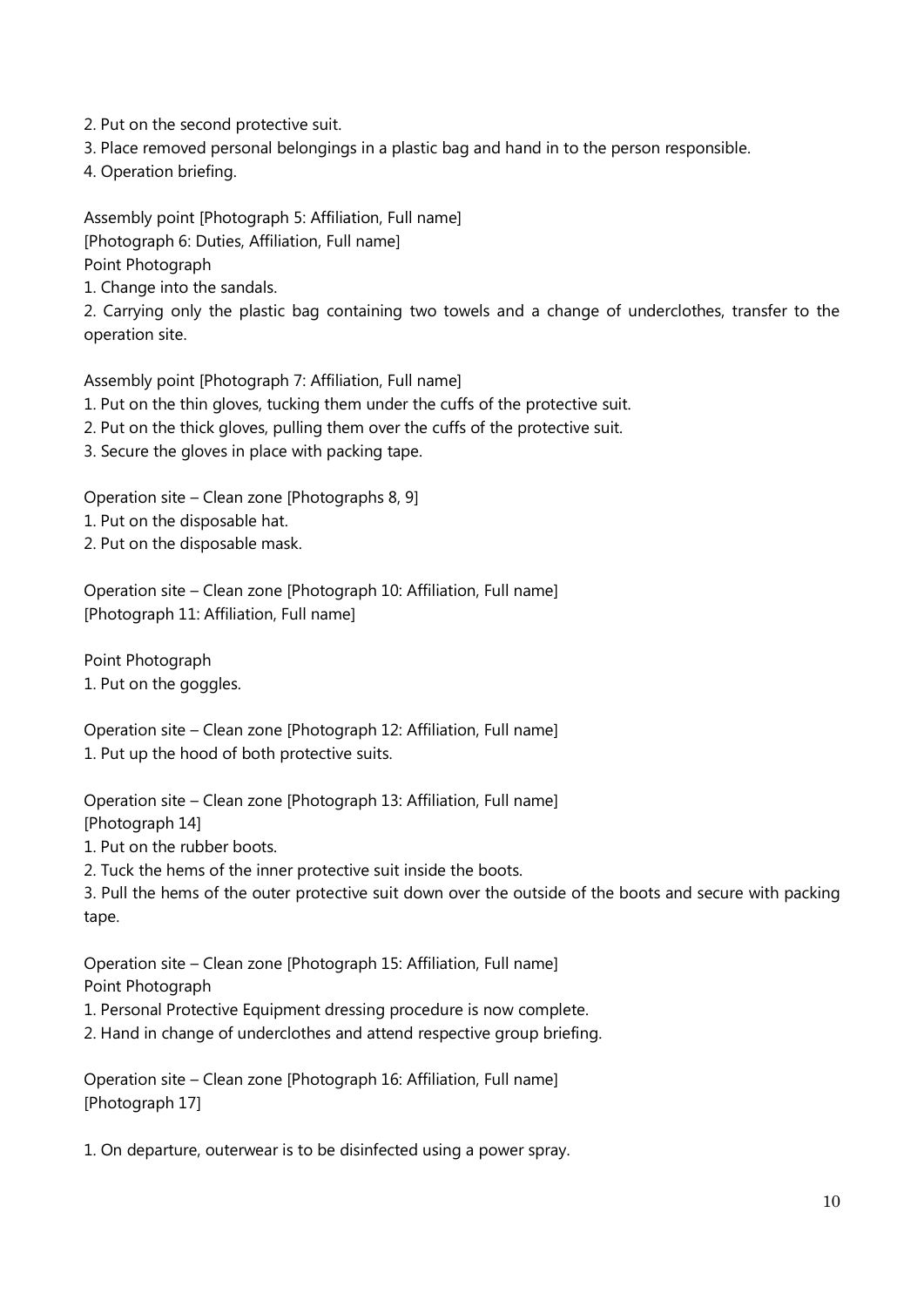Operation site – Clean zone [Photograph 18: Affiliation, Full name] Point Photograph

- 1. Remove hoods, goggles, and mask.
- 2. Remove packing tape from boots.
- 3. Remove packing tape from gloves.

Place all removed items in collection bag.

Operation site – Clean zone [Photograph 19: Affiliation, Full name]

- 1. Remove thick gloves.
- 2. Remove outer protective suit.
- 3. Remove thin gloves.
- 4. Remove boots.
- 5. Remove inner protective suit.
- 6. Remove shirt and all underclothes and put on change of underclothes.

Place all removed items in collection bag.

Operation site – Clean zone [Photograph 20]

- 1. Put on a new protective suit.
- 2. Put on sandals.
- 3. Disinfect sandals.
- 4. Transfer to assembly point.

Operation site – Clean zone [Photograph 21] Point Photograph

- 1. On arrival, disinfect sandals once again.
- 2. Wash hands and face and rinse out mouth.
- 3. Collect personal belongings and proceed to shower room.
- 4. After showering, change into personal belongings.

Assembly point [Photograph 22]

[Photograph 23: Affiliation, Full name]

1. After reception and medical debriefing, you are free to leave.

Assembly point [Photograph 24]

# **Entry E26**

Instruction Manual for Putting On and Removing Protective Clothing When Engaged in Foot-and-Mouth Disease Eradication Work

1. Required Materials

Clothing Materials Protective clothing Gloves (thin) Gloves (thick) Mask Cap Goggles Boots Underwear Towels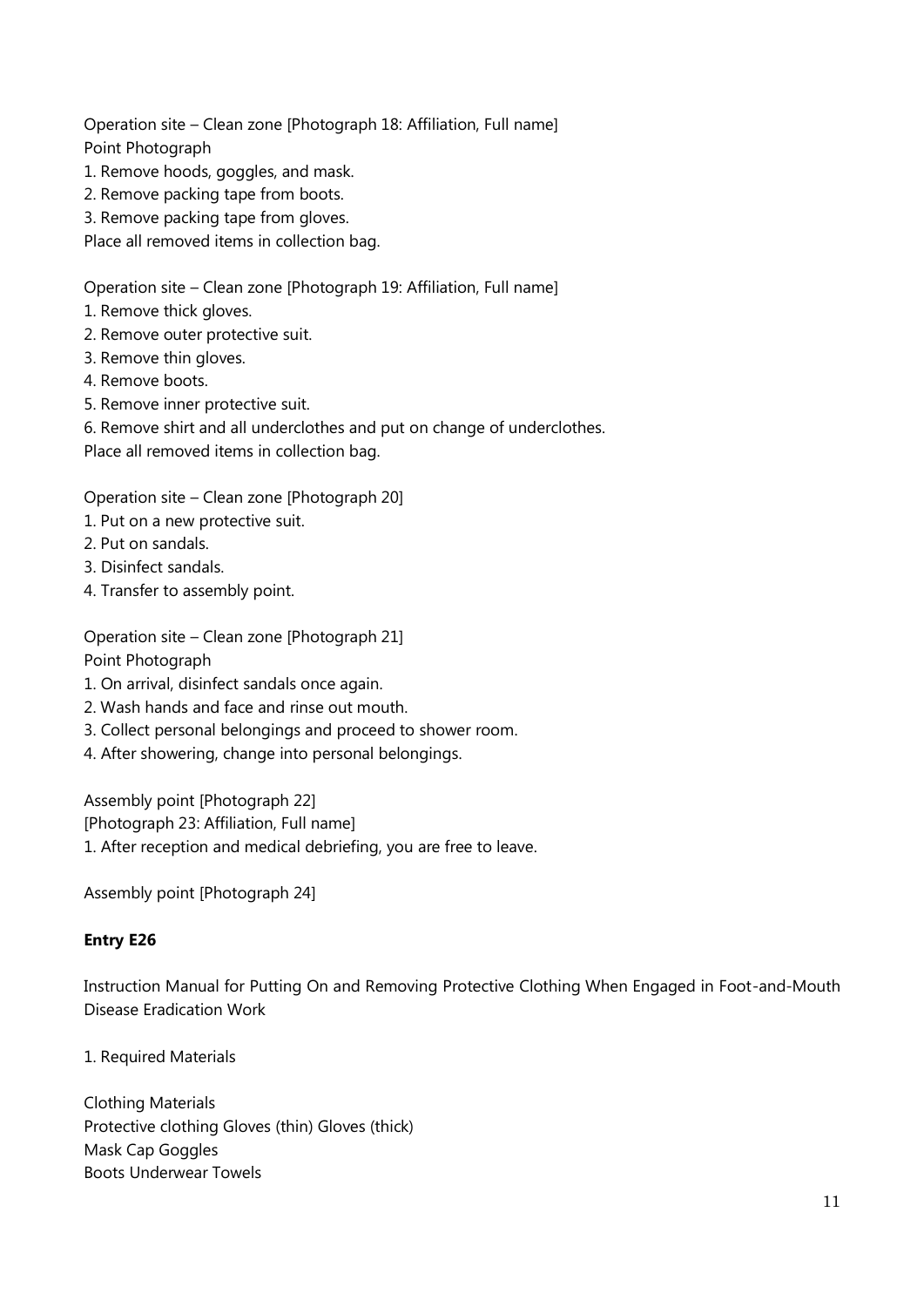Sandals Plastic bags (Wet weather: raincoat)

Other Materials Marker pen Spray paint Sealing tape

2. Procedure for Putting On Protective Clothing

2.1 Meeting Area

(i) After check-in and a medical interview, collect two suits of protective clothing, towels and sandals. (ii) Using a permanent marker pen, write your name and organization on the chest and back of the suit of protective clothing that will be worn externally.

(iii) Put on the two suits of protective clothing.

(iv) After you are given an explanation of the work, place your personal belongings in a plastic bag and deposit the bag.

(v) Put on the sandals, take the other bag with the changing items (underwear and towels) and board the transfer bus.

2.2 Work Site (Infected Farm and Carcass Disposal Area)

(i) After arriving at the infected farm, collect boots, gloves (thin and thick), cap, mask and goggles from inside the farm entrance tent (Clean Zone).

(ii) Put on the thin gloves, tucking the wrists inside the sleeves of the outer protective clothing.

(iii) Put on the thick gloves, covering the sleeves of the outer protective clothing with the wrists of the gloves, and secure the overlapping sections in place with sealing tape.

(iv) Put on the cap, mask, and goggles.

(vi) Put on the hoods of the inner and outer protective clothing.

(vii) Put on the boots, tucking the legs of the inner protective clothing inside the boots and covering the outside of the boots with the legs of the outer protective clothing. Secure the overlapping sections in place with sealing tape.

(viii) If necessary, supervisors will use spray paint to apply colored markings to workers' backs or other areas.

(ix) After depositing the changing items (underwear and towels), each team will receive work instructions and commence work.

3. Procedure for Removing Protective Clothing

3.1 Work Site (Infected Farm and Carcass Disposal Area)

(i) After the work has been completed, outer clothing will be disinfected on return to the Clean Zone.

(ii) After disinfection, remove goggles, mask and cap and place them in the collection bag.

(iii) Remove the sealing tape from your boots and gloves, the thick gloves, the outer protective clothing and the thin gloves and place them in the collection bag. Move to the farm entrance tent (Clean Zone).

(iv) Collect your changing items (underwear and towels), sandals and protective clothing and get changed. (As appropriate, change into shorts only.)

(v) The underwear, boots and inner protective clothing that have been worn will be collected (for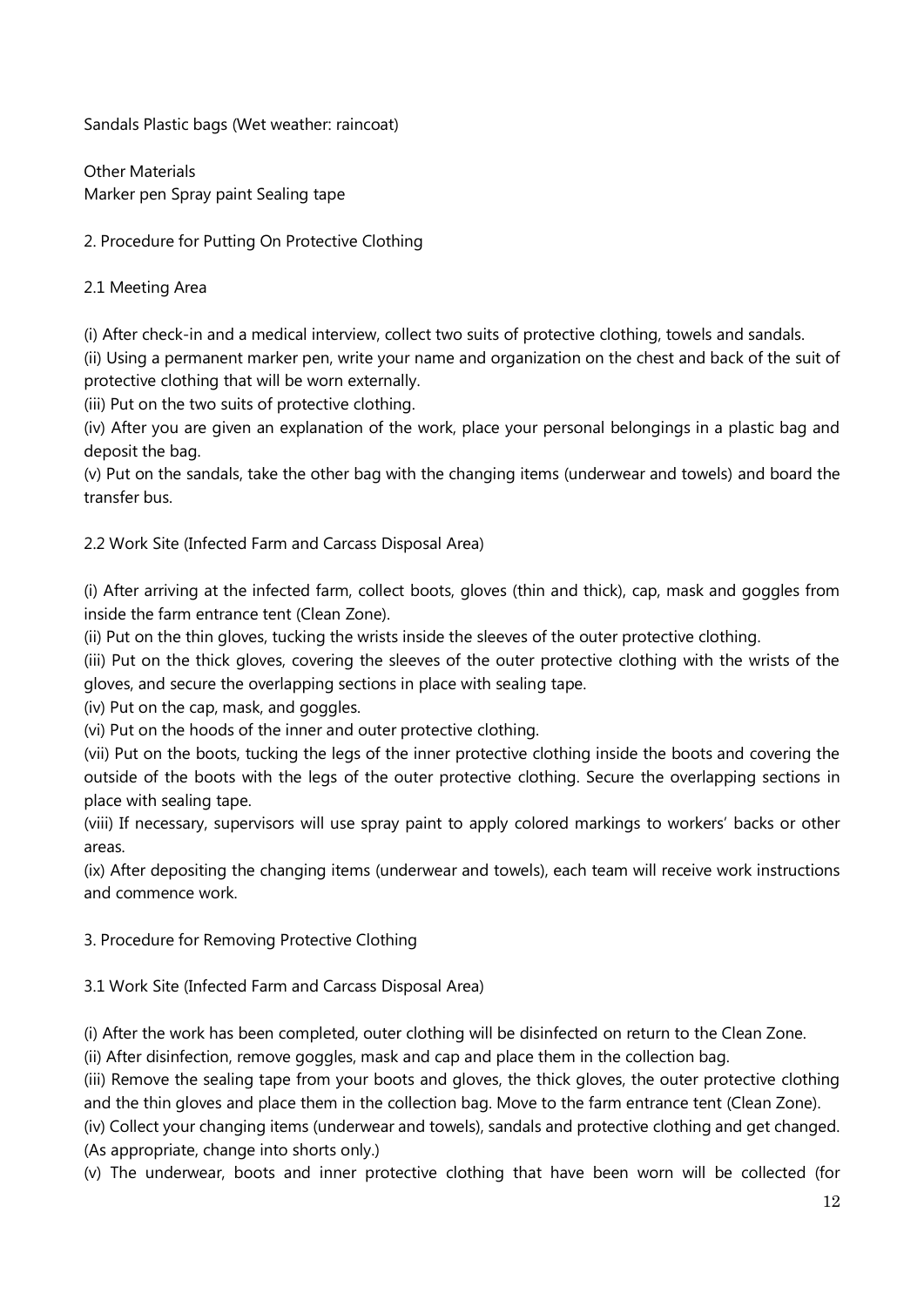disposal).

(vi) Disinfect your feet and board the transfer bus.

3.2 Meeting Area

(i) After arrival, on leaving the transfer bus, again disinfect your feet.

(ii) Wash your hands and face and gargle.

(iii) Collect your personal belongings and go to the showers.

(iv) After showering, change into your own clothes. When you have done so, the protective clothing, underwear and sandals worn back from the farm will be collected (for disposal).

(v) Following check-in and a medical interview, you will be dismissed.

Table

Steps Photos

1. In the morning, assemble at meeting area.

2. After check-in and medical interview, receive materials.

Meeting Area

1. Put on first suit of protective clothing over underwear.

Meeting Area Organization

Name

1. Write organization and name on left side of chest and back of second suit of protective clothing.

- 2. Put on second suit of protective clothing.
- 3. Remove personal belongings, put them in a plastic bag and deposit it with person in charge.

4. Receive work explanation.

Meeting Area Function

1. Put on sandals.

2. Transfer to work site, taking only plastic bag containing two towels and change of underwear.

Meeting Area

1. Put on thin gloves (with wrists inside sleeves of protective clothing).

2. Put on thick gloves (with wrists outside sleeves of protective clothing).

3. Wind sealing tape around overlap.

Work Site Clean Zone

1. Put on cap.

2. Put on mask.

Work Site Clean Zone

1. Put on goggles.

Work Site Clean Zone

1. Put on hoods of protective clothing (two sets).

Work Site Clean Zone

1. Put on boots.

2. Tuck legs of first suit of protective clothing inside boots.

3. Place legs of second suit of protective clothing over boots and secure with sealing tape.

Work Site Clean Zone

1. Completed form of protective clothing.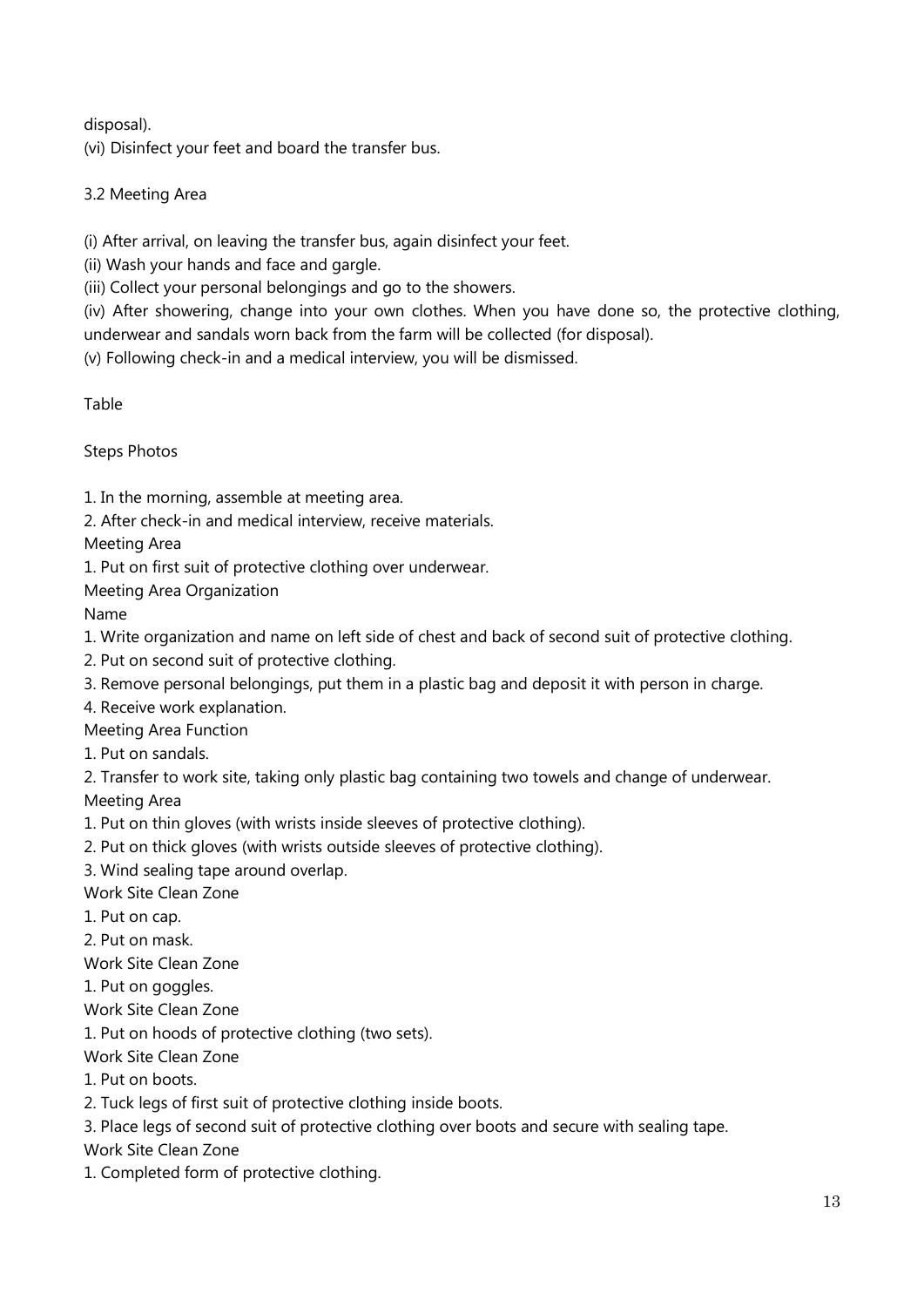2. Deposit changing items and receive team's work instructions. Work Site Clean Zone Enter Site

Work Site

Leave Site

1. When leaving site, external clothing is disinfected by power sprayer.

Work Site Clean Zone

- 1. Remove hood, goggles and mask.
- 2. Remove sealing tape from boots.
- 3. Remove sealing tape from gloves.

(Place all removed materials in collection bag.)

Work Site Clean Zone

- 1. Remove thick gloves.
- 2. Take off outer protective clothing.
- 3. Remove thin gloves.

4. Take off boots.

- 5. Take off inner protective clothing.
- 6. Take off undershirt and all underwear and change into underwear brought with you.

(Place all removed materials in collection bag.)

Work Site Clean Zone

- 1. Put on new protective clothing.
- 2. Put on sandals.
- 3. Disinfect sandals.
- 4. Transfer to meeting area.
- Work Site Clean Zone
- 1. After arrival, again disinfect sandals.
- 2. Wash hands and face and gargle.
- 3. Take personal belongings and go to showers.
- 4. After showering, change into personal belongings.

Meeting Area

1. Check-in, medical interview, dismissal.

Meeting Area

#### **Entry E34**

Manual for Use of Protective Suit in Foot-and-Mouth Disease Control Situations

1. Necessary Items

Clothing Protective suit Gloves (thin) Gloves (thick) Mask Hat Goggles Boots Undergarments Towel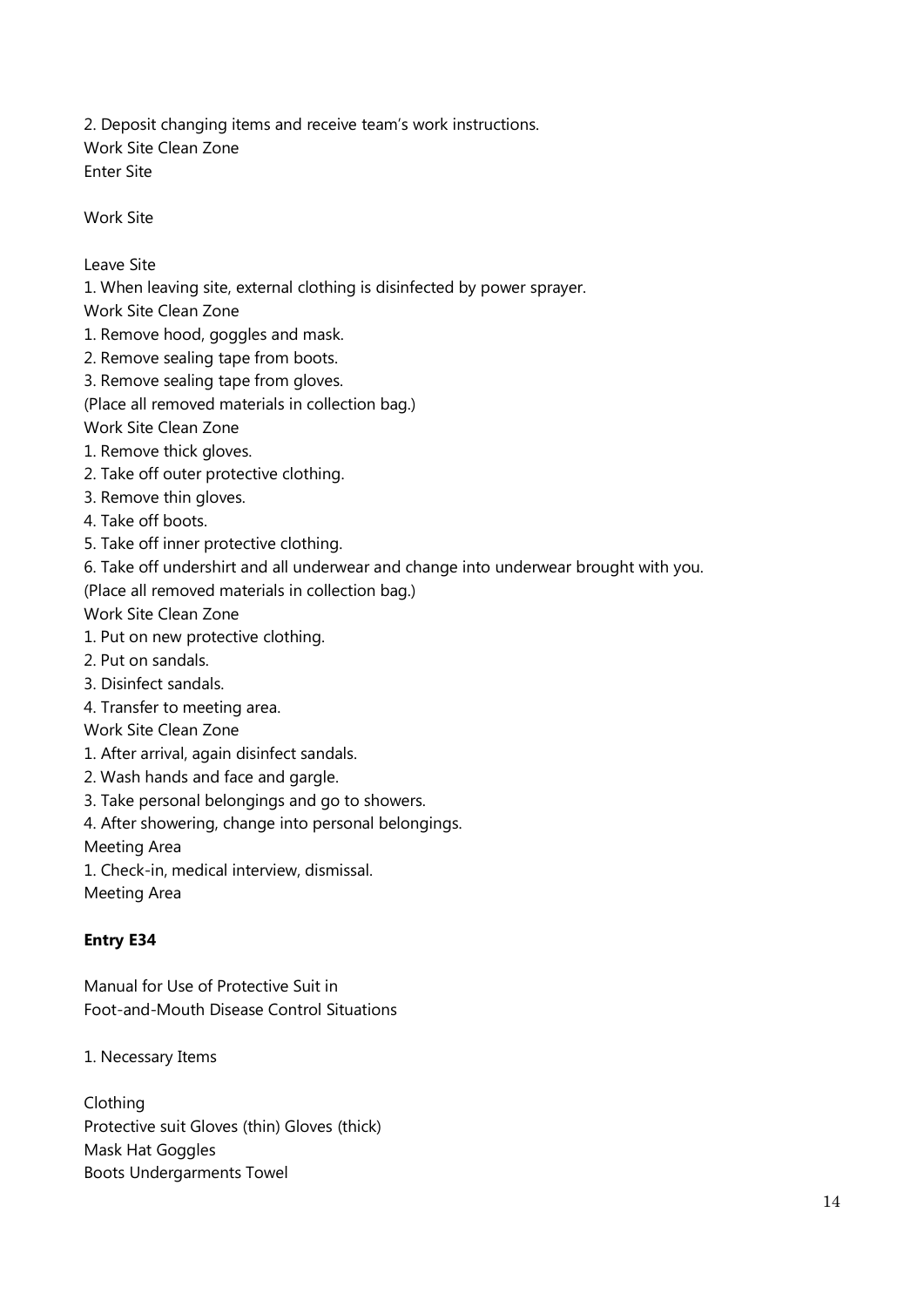Sandals Vinyl bag Poncho (if raining)

**Other** 

Permanent marker Spray paint Packing tape

2. Instructions for Putting On Protective Suit

(1) At Meeting Place

1. After checking in and completing a health check, collect 2 protective suits (inner and outer), a towel and sandals.

2. Use a permanent marker to write your name and affiliation on the front left breast and back of the outer protective suit.

3. Put on both the inner and outer protective suits.

4. After a briefing of the operation, place your personal belongings in a vinyl bag for storage.

5. Change into the sandals and board the shuttle bus, bringing with you the other vinyl bag that contains a change of clothes (undergarments, towel).

(2) At Control Site (Infected Farm or Burial Site)

1. Upon arrival at the infected farm, go to the clean zone tent located near the entrance and pick up boots, gloves (thin and thick), a hat, mask and goggles.

2. Put the thin gloves on and tuck them into the outer protective suit's sleeves.

3. Put the thick gloves on and fold them over the outer protective suit's sleeves. Fasten tape around the edge of the gloves to create a seal with the suit.

4. Put on the hat, mask and goggles.

5. Cover your head with the inner and outer protective suit hoods.

6. Change into the boots and tuck the inside protective suit into them. Fold the outer protective suit over the boots and fasten tape around the edge to create a seal with the suit.

7. If necessary, use spray paint to color the back of the suit to mark different groups.

8. After storing your change of clothes (undergarments, towel), attend the briefing for your group's operation. Begin the operation.

3. Instructions for Taking Off Protective Suit

(1) At Control Site (Infected Farm or Burial Site)

1. After completing the operation, return to the clean zone to have your suit disinfected.

2. Once the disinfection is finished, take off your goggles, mask and hat and place them in the collection bag.

3. Remove the tape from your boots and gloves. Take off your thick gloves, outer protective suit and thin gloves (in this order) and place them in the collection bag. Move to the clean zone tent.

4. Pick up your change of clothes (undergarments, towel), sandals and protective suit and change into them. Change pants if necessary.

5. The undergarments, boots and inner protective suit you wore during the operation will be collected for disposal.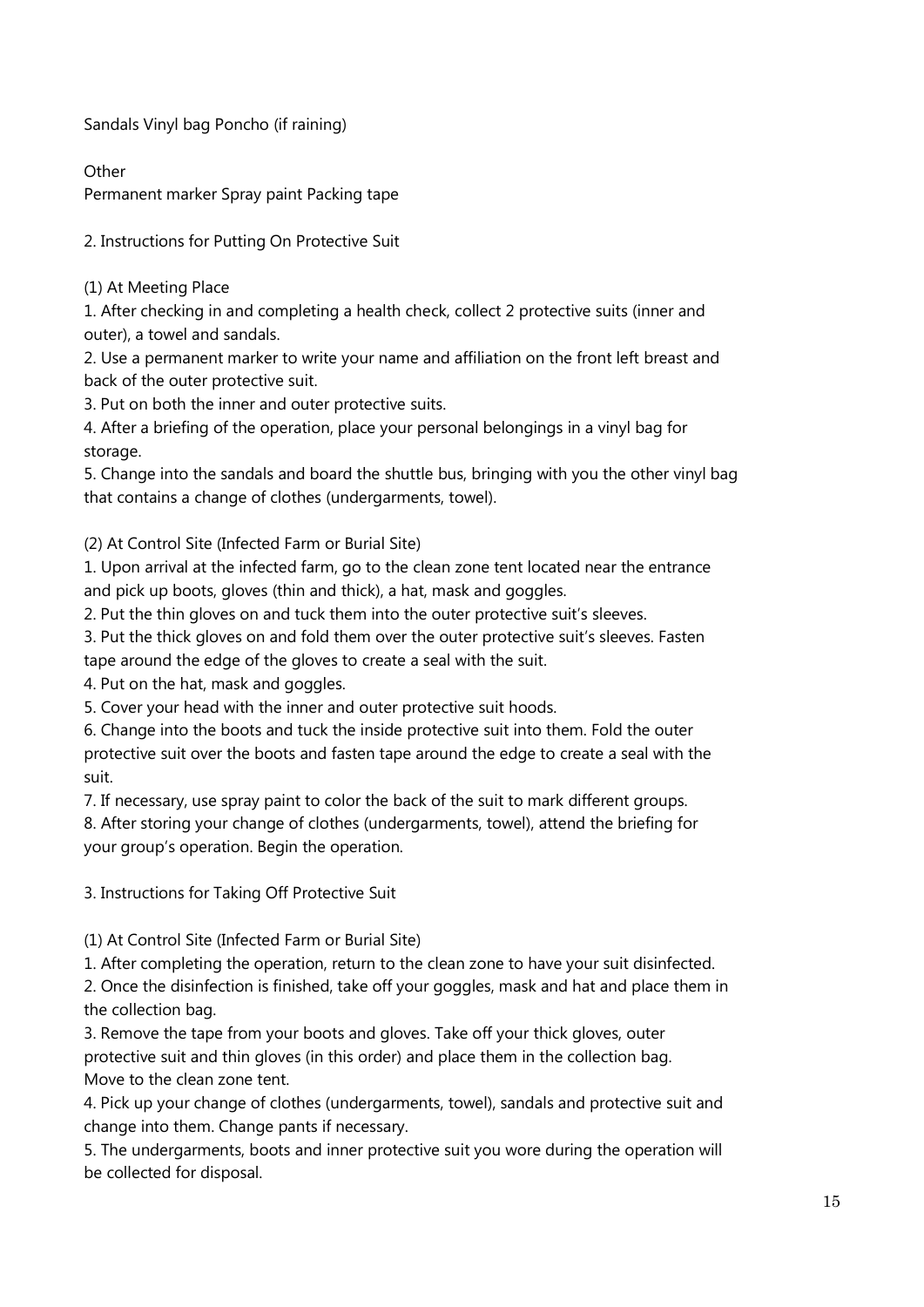6. After your feet have been disinfected, board the shuttle bus.

(2) Back At Meeting Place

1. Upon arrival, disinfect your feet again when getting off the shuttle bus.

2. Thoroughly wash your hands and face. Gargle and rinse to clean your mouth.

3. Pick up your personal belongings and go to the shower room.

4. Take a shower and change into your clothes. At this time, the protective suit,

undergarments and sandals you wore back from the farm will be collected for disposal.

5. After checking out and completing a health check, you are dismissed.

Reference

Instructions Photo 1. Report to meeting place in morning 2. Check in, complete health check and pick up necessary items

Meeting Place 1. Put inner protective suit on over undergarments

Meeting Place (所属) Affiliation (氏名) Name 1. Write your name and affiliation on the front left breast and back of the outer protective suit 2. Put outer protective suit on 3. Place your clothes in vinyl bag and store with staff 4. Operation briefing

Meeting Place (役割) Job

Instructions Photo 1. Change into sandals 2. Move to control site, taking only the vinyl bag with 2 towels and change of clothes with you

Meeting Place 1. Put on thin gloves (tuck into protective suit's sleeves)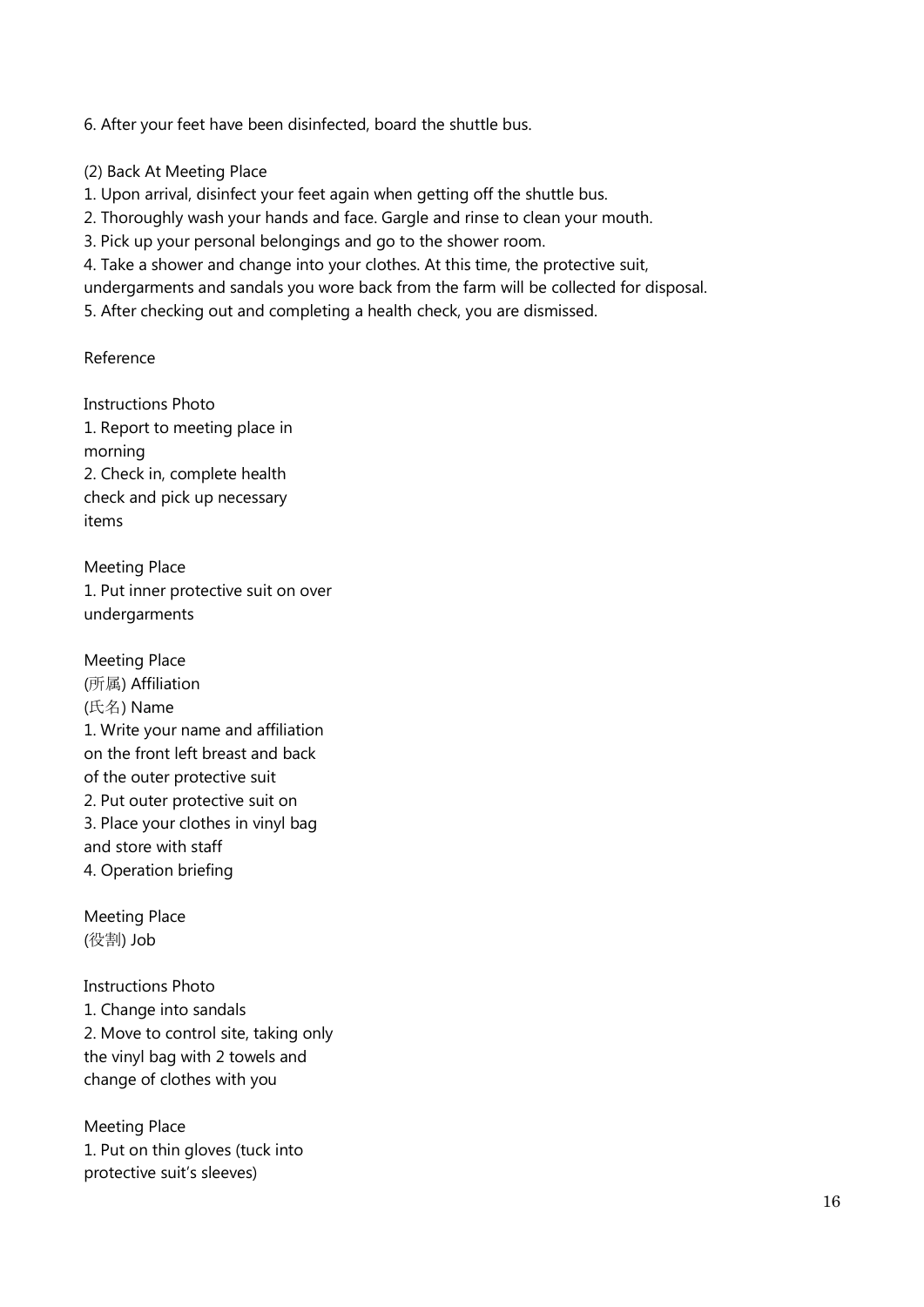2. Put on thick gloves (fold over protective suit's sleeves) 3. Fasten to suit with tape

Control Site - Clean Zone 1. Put on hat 2. Put on mask

Control Site - Clean Zone

Instructions Photo 1. Put on goggles

Control Site - Clean Zone 1. Put on inner and outer protective suit hoods

Control Site - Clean Zone 1. Put on boots 2. Tuck inner protective suit into boots 3. Fold outer protective suit over boots and fasten with tape

Control Site - Clean Zone

Instructions Photo 1. Protective suit is ready 2. Store change of clothes and attend briefing for group's operation

Control Site - Clean Zone Enter Site Control Site Exit Site 1. When exiting site, disinfect suit with power sprayer

Control Site - Clean Zone

Instructions Photo 1. Take off hood, goggles and mask

2. Remove tape from boots

3. Remove tape from gloves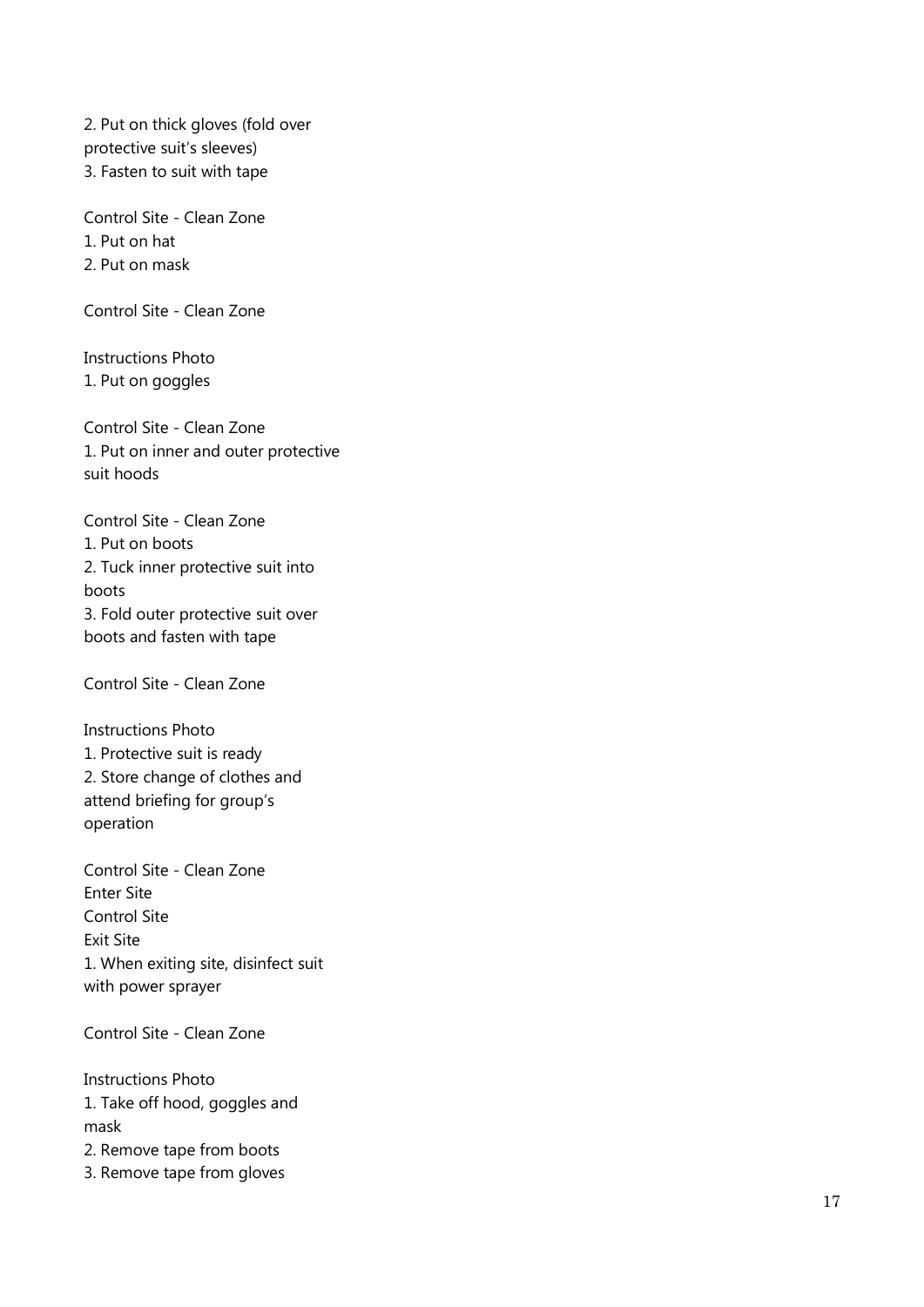(place all removed items into collection bag)

Control Site - Clean Zone

- 1. Remove thick gloves
- 2. Take off outer protective suit
- 3. Remove thin gloves
- 4. Take off boots
- 5. Take off inner protective suit

6. Take off shirt and any undergarments, change into undergarments you brought with (place all removed items into collection bag)

Control Site - Clean Zone

- 1. Put on new protective suit
- 2. Put on sandals
- 3. Disinfect sandals
- 4. Move to meeting place

Control Site - Clean Zone

Instructions Photo 1. Disinfect sandals again upon arrival at meeting place 2. Thoroughly wash hands and face, gargle and rinse mouth 3. Pick up personal belongings, move to shower 4. Take a shower, change into own clothes

Meeting Place 1. Check out, complete health check up and be dismissed

Meeting Place

# **RESULTS**

JAT received 42 valid entries for the Japanese-to-English division and 52 valid entries for the English-to-Japanese division of its  $7<sup>th</sup>$  annual translation contest by close of entries on November 2, 2010.

The following finalists were announced on December 21, 2010, five for the J-to-E division and seven for the E-to-J division.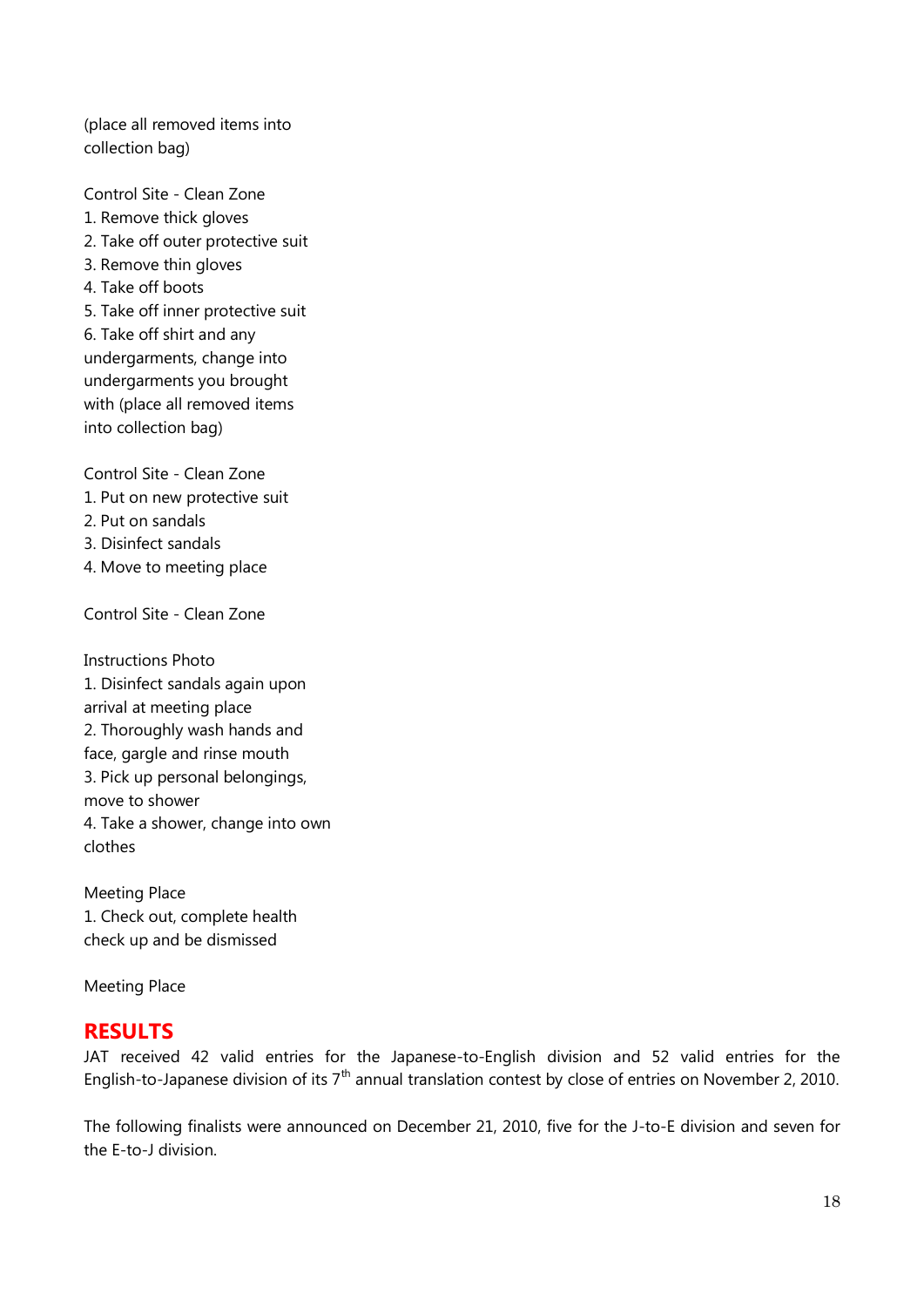J-to-E finalists: E11 Monica Kassab E16 Zhian Khonsary E24 Sarah Disley E26 Dianne Kirk E34 Joseph Sem

E-to-J finalists: J18 Makihiro Aratani J30 Miyuki Koyanagi J31 Asatani Takehito J36 Mikiko Ikeda J40 Masakazu Takano J43 Taeko Yamada J46 Yukiko Oda

After much deliberation, the judges awarded the following prizes.

J-to-E: First place: E16, Zhian Khonsary Second place: E24, Sarah Disley

E-to-J: First place: J46, Yukiko Oda Second place: J43, Taeko Yamada

We thank all entrants for their interest in the 2010 contest and for their hard work. Even if you did not win, we hope that the contest was a challenging and worthwhile exercise. And remember that past entrants are welcome to enter again this year (2011) as long as they still meet the entry criteria.

Contest Committee Emily Shibata-Sato Mark Stevenson

# **Commentaries from the Judges**

#### **Malcolm James**

The stated purpose of the contest is to cultivate new talent in commercial non-literary translation. In judging, I was trying to find the person with the most talent to become a top commercial translator, not the person who produced the best translation at this stage. Simple misinterpretations are likely to disappear with experience, so I regard them as less of a problem than if this were an actual commercial translation. As this contest is for relatively inexperienced translators, I do not expect to see completely correct translations. Nevertheless, the standard was very high this year. Each of the entries commented on below has its own merits and displays the signs of a competent translator. All the finalists have the potential to be good commercial translators and are to be congratulated on their efforts.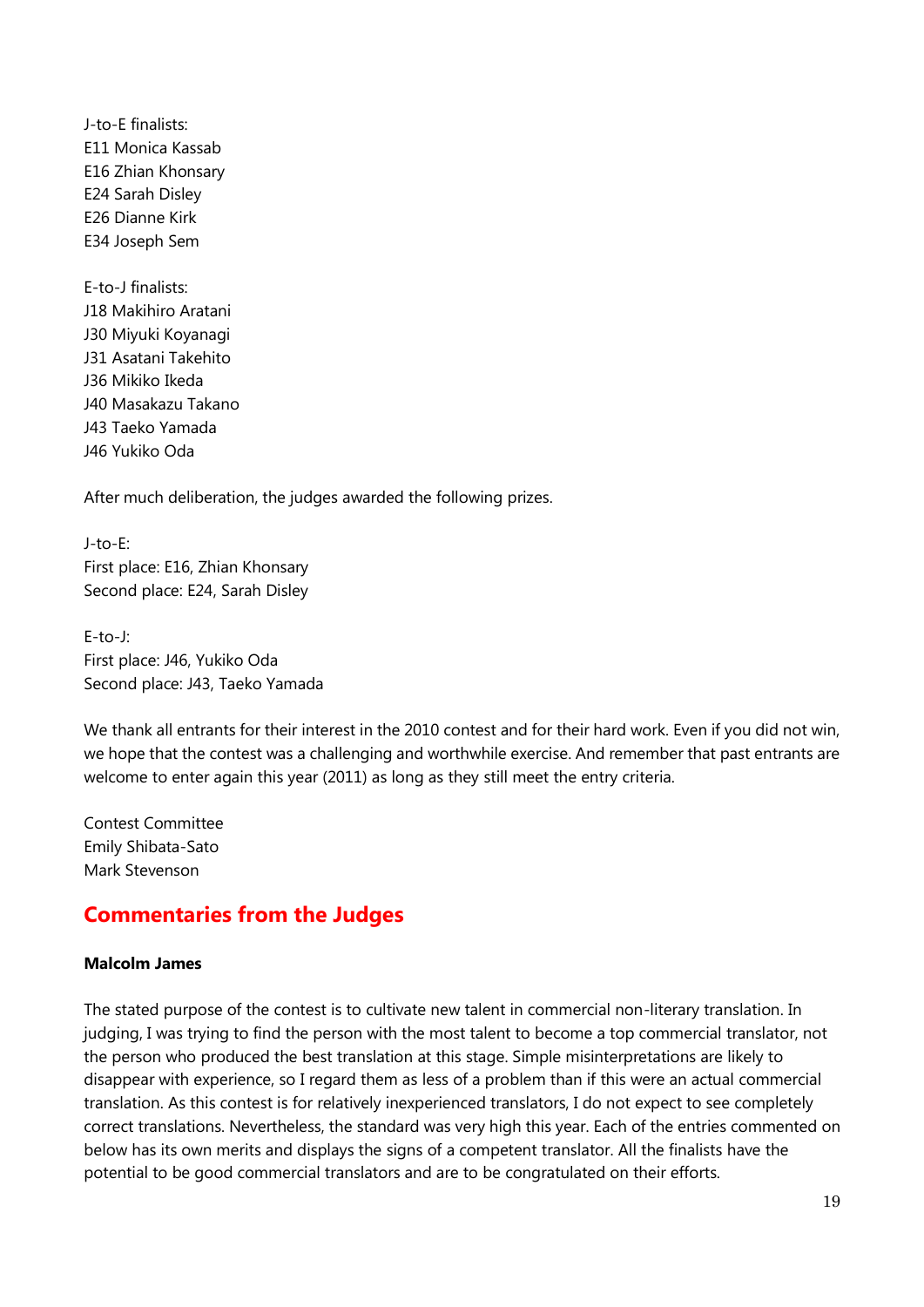# General points

Entrants had obviously worked hard on this piece, and for the first time, none of the finalists had significant spelling or grammatical errors. This year's translation passage had no instructions regarding the purpose of the translation or the target readership. As a result, entrants had to work out a sensible approach for themselves. Another feature of this year's passage was the wealth of context. Firstly, there were photos that were extremely useful for disambiguating the text. Interestingly, none of the finalists spotted that the 雨がっぱ in the photo was a two-piece (上下) set, making both raincoat and poncho inappropriate translations in this specific context. Other entrants had better suggestions, such as raingear or rainwear. Secondly, by googling the title of the passage it was possible to find the immediate context for this document on the web, which provided a lot of very useful information, including a related document entitled 大分県口蹄疫防疫ガイドライン(平成22年7月16日改正) that shows how the assembly point/staging area is laid out (p.14), giving clues that help to resolve puzzles such as what is involved in 問診, etc.

### Specific points for #E11

This translation had some good areas, and some neat choices of phrasing. I particularly liked label ... with (your name) and identify your role (with spray paint). However, the translation was let down by inconsistency. For instance, having used supplies for 資材 at the start of the document, it was strange to switch to materials later on. Improvement would come from taking more time to read through and check your work for consistency. A reality check is also important. When describing a procedure like this, try envisaging how it all works. How do you spray-paint your own back? If you put the suit directly over your own underclothes, how do you feel when you discover they're going to be destroyed? As soon as you sense that something may be incongruous, go back and take another look at the Japanese.

#### Specific points for #E16

This translation was very well written and seemed to have a good grasp of the process, using terms such as street clothes to help clarify the multiple changes of clothing. Improvement would come from stepping back and thinking more about how the document might be used. For instance, if it were to be used for briefing non-Japanese workers who were collaborating in the operation, it would be more convenient to have the English paragraph numbering correspond more naturally to the Japanese, so that a Japanese instructor could point to Section 2-2 and have the worker look at 2-2 in the English instead of having to wonder if II-B is the same. Also, it's not a good idea to switch the order of steps—After showering, the worker has to check back in before the medical evaluation, not after it. Overall, however, this was the translation that most demonstrated the entrant's potential to become a top commercial translator.

# Specific points for #E24

This translation was well written, and had several points where good word choice stood out, including making a clear distinction between personal protective equipment as a whole and protective suits in particular. At other points, however, the choice was potentially misleading. Examples include collect ... from the farm's entrance tent (you remain in the tent after receiving the items), secure the adjoining sections (adjoining?), and rinse out the mouth (workers are requested to gargle, not just rinse). Improvement would come from review of the Japanese passage as part of a final checking process to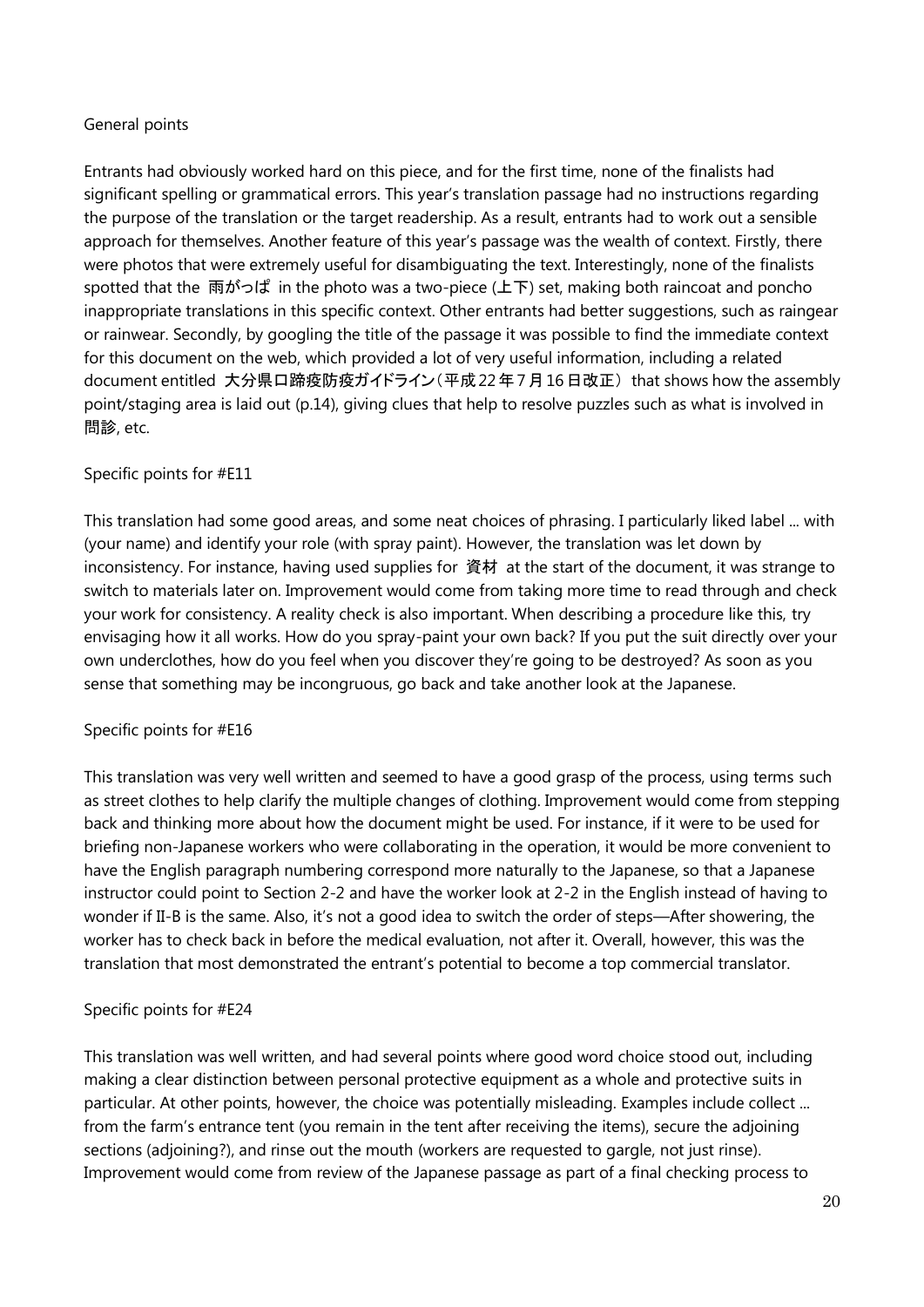catch errors such as after all groups have been briefed (not implied by the Japanese) or Photograph (singular) as a title for a column having multiple photographs for some steps.

# Specific points for #E26

This translation had some very good insights in places, and demonstrated a careful reading of the Japanese text, apparently being the only finalist to spot that the description of wrist-taping next to the photos was not the same as the description in the main text. I liked the choice of your own clothes. In many places, however, the choice of translation was very literal at the word level, which obscured the meaning. Examples include clothing materials and changing items. Improvement would come from taking more time to think about and research more natural English phrases for these. Googling your first ideas is a good start, and would reveal for instance that most hits for changing items in the context of towel are talking about diaper changing.

# Specific points for #E34

This translation was well written. Little things like Back at Meeting Place instead of just Meeting Place made it particularly easy to follow. Improvement would come from thinking more about word choices and doing more research to spot places where a direct translation may not be the best. For instance, do a google image search on vinyl bag and take a look at the sort of bags the term refers to. Then do a similar search on ビニール袋 and compare the results. Make sure the choice of singular or plural is appropriate for the context. Also, spend more time on re-reading your work to catch oddities like front breast or the possible implication that someone goes into the clean zone wearing a contaminated suit (to have it disinfected).

# **Ken Wagner**

This year's contest passage was a manual on the donning and doffing of protective clothing for foot-and-mouth disease containment (口蹄疫防疫作業時の防護服着脱マニュアル). It contains step-by-step instructions, with illustrations, for putting on and taking off a protective suit for protecting workers and ensuring that contaminated clothing and accessories are properly disposed of.

A picture is worth more than a thousand words to a translator, and twenty-five pictures illustrating almost every step of the process being described are just what a translator needs to solve any ambiguities in the source Japanese and add English touches such as pluralization. The five finalists rose to the occasion and used these clues to produce translations of very similar and very high quality, making it very hard for the judges to rank one translation above another.

All five finalists did an excellent job of translating the source text. All five clearly explained the procedures for donning and doffing the protective suit. There was never any doubt about how to get the suit on and off. With only one or two exceptions, any errors that occurred were minimal enough that the suit still would have been put on and taken off without any major deviations from the specified procedures for maintaining sanitation and keeping the foot-and-mouth virus isolated, although some confusion might have been produced on occasion. Many things marked as errors were the result of zeal to add information to make the text clearer. The meaning of the most serious terminology errors would have been obvious to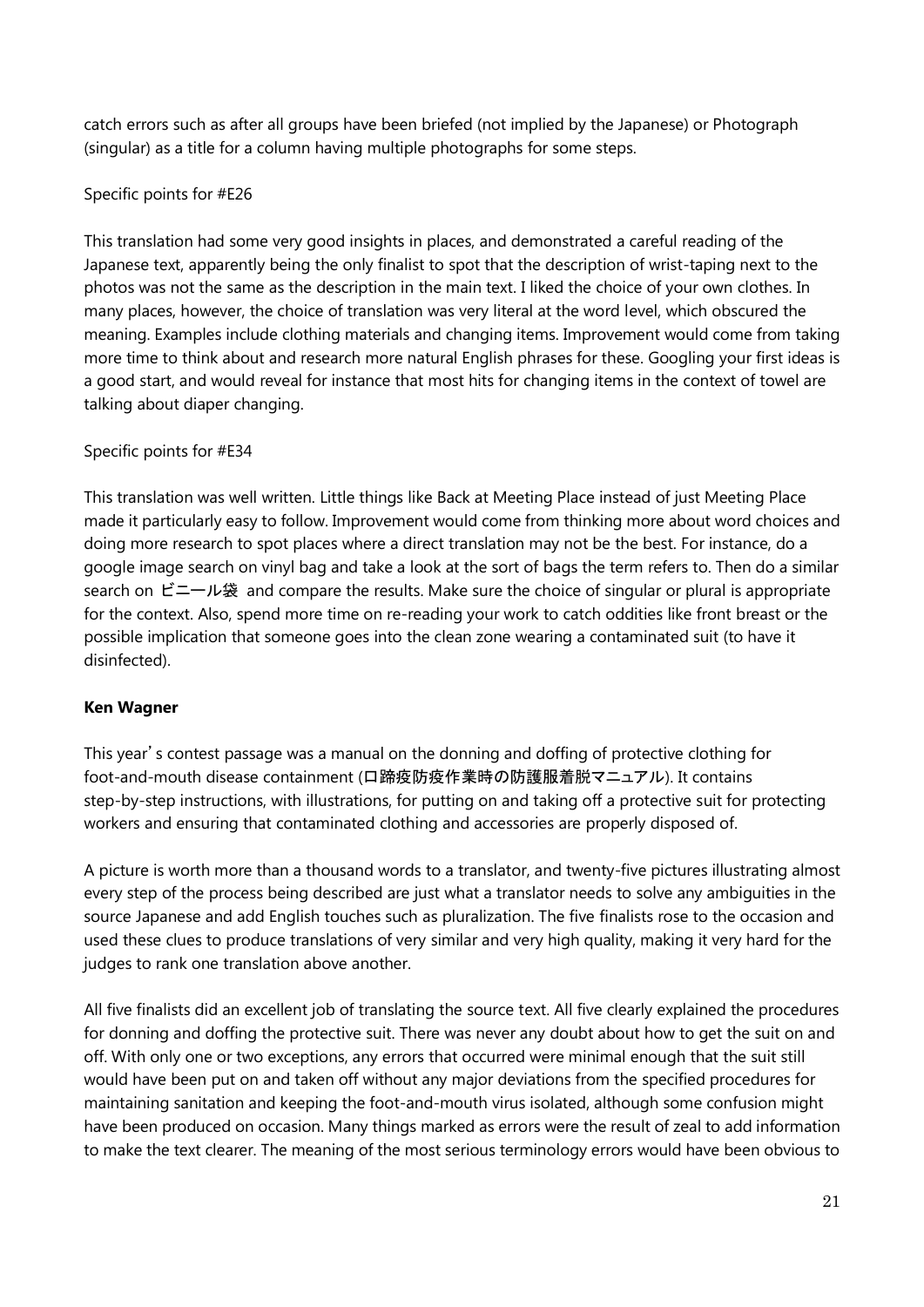anyone actually using the suit. To a great extent, ranking the top five finalists required making some very fine distinctions.

I used a three-pronged approach to judging: making a subjective assessment of the English writing without reference to the source text; marking of actual errors according to an established framework for translation errors, and marking of exceptionally good translations, using an inverted version of the framework for marking errors.

Although most finalists were very close, the ability to break free from the Japanese, good translations for several key terms, and a relatively low error rate contributed to E16 taking first place. E16 got the highest artistic impression score on a first read independent of the Japanese text. E16 also tied for the highest positive marks for good renditions, and was in a virtual tie for second for the lowest number translations errors.

In the initial list of supplies with an illustration, E16 got the pluralization right, and found descriptive terms for 簡易マスク and 簡易帽子 (surgical mask and hairnet). Common usage calls the face mask for HazMat and similar protective gear a surgical mask, and the illustration of the 簡易帽子 looked more like a hairnet than a hat. E16 also called 油性マジック a permanent magic marker and ガムテープ duct tape. Although a Magic Marker is not a completely genericized trademark like scotch tape, it is listed as a trade mark used generically by fact-index.com. And, while there may be differences in the actual fabric and adhesive used in ガムテープ and duct tape, the dictionary descriptions of ガムテープ (packing tape, sealing tape, gummed tape) are bewildering to a speaker of US English, compared to the image created by the term duct tape, which is used in the US for taping up protective suits. Nice turns of phrase included that workers will be free to go for 解散する, your outer suit will be disinfected to describe that process, used supplies rather than removed supplies, and shuttle bus for 移動バス (although in English, the use of the might be enough to identify this specific bus). The phrase tent at the farm entrance recognized that the tent had been set up for the disease control operation, as opposed to the more literal farm's entrance tent, which sounds like the tent is an integral part of the farm. The contest passage required the proper use of several tailoring or sewing terms. E16 didn't shy away from mentioning the breast of the suit as in breast pocket or double-breasted, a conventional term for that part of the tailoring topography.

Some of the less favorable renderings by E16 were 1) receive [your supplies (受け取る)] as an imperative statement, as opposed to collect or pick up used by others; 2) each team leader will have his back marked with spray paint for 各係別にペイントスプレーで背中等に着色等を行う instead of saying the spray pain was used to identify teams or groups; 3) keep the undergarments, boots, and inner suit you were wearing together for 着用していた下着類、長靴、内側防護服は回収する instead of saying those items will be collected. A liberal interpretation that several of the finalists made was to say the gloves/boots and the suit were sealed with duct tape. Creating a seal was the ideal goal of using duct tape, but the word seal is not used once in the source text. Rather, the gloves/boots and the suit were secured or fastened (固定). A tailoring term that I was not too fond of, although apparently not completely wrong according to Google images, was calling the cuffs of sleeves and pant legs seams.

One process that was difficult describe was the one not illustrated in the text: checking your personnel effects in with the personal effects person (預ける). I'm not sure how to describe that myself. E24 used the term hand in which was the rendition I like best. E16 translated this as leave your street clothes with the person in charge. Person-in-charge sounds like the supervisor of the entire operation at that farm to me.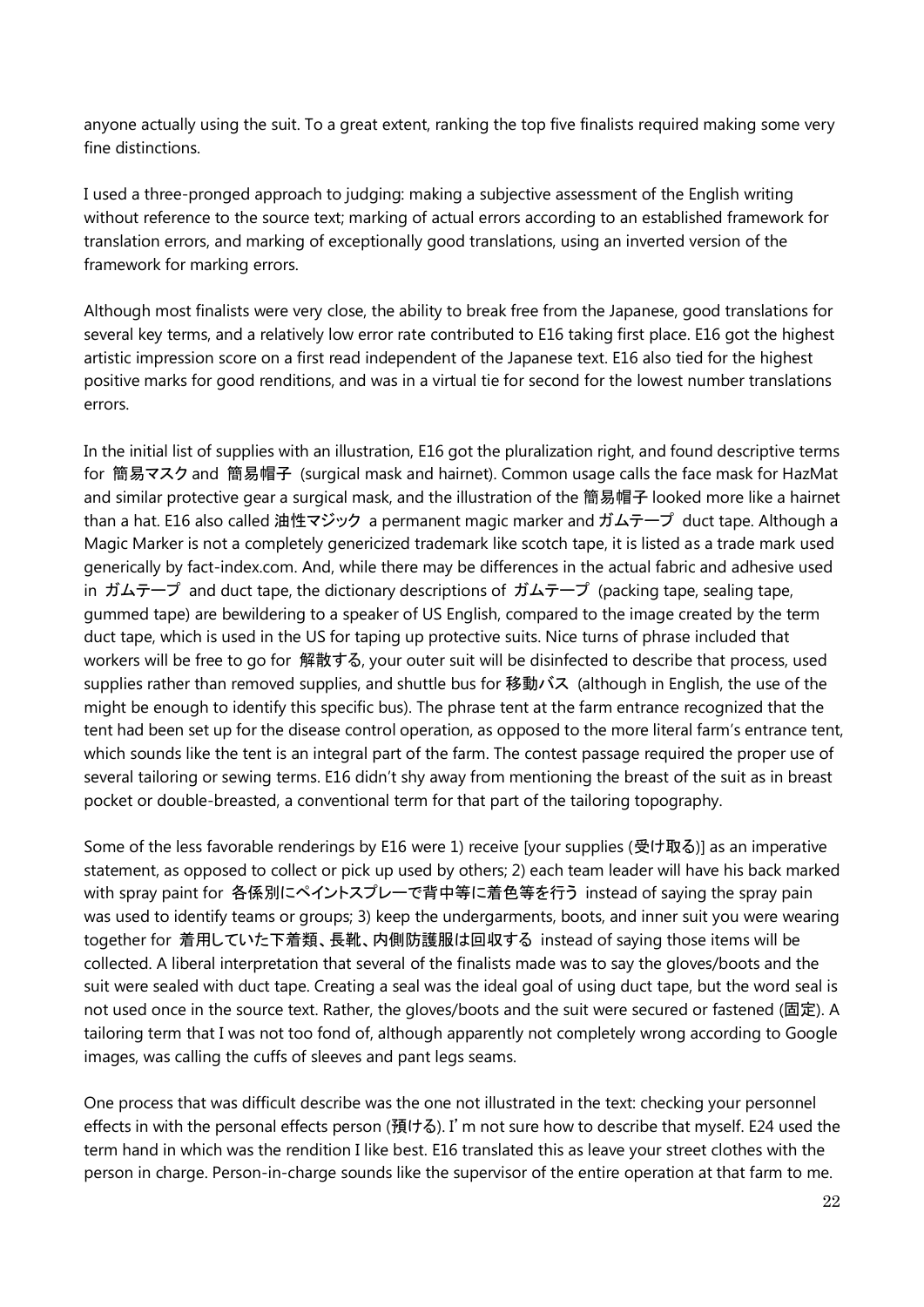By my reckoning E24 was just as accurate E16, but not quite as readable. Good terminology choices by E24 included disposable mask, disposable hat, and rubber boots (長靴, not so called in the text, but pictured in a photograph), marker pen, cuff (of sleeves), hand in (for 預ける), collect (supplies), medical debriefing (emphasizes the fact that 問診 is talking), secure (the suit to the boots/gloves) and proceed (to the next location for 移動). I also liked the way E24 used a series of imperative statements in the following instruction, rather than linking the clauses together with participial phrases, as other contestants tended to do.

Change into the rubber boots. Tuck the hems of the inner protective suit inside the boots. Pull the hems of the outer protective suit down over the outside of the boots. Secure the adjoining sections using packing tape.

To me, that sounded more appropriate for a set of instructions.

On the negative side, E24 used such expressions as packing tape, reception (instead of check in), farm's entrance tent (as though it was a permanent feature of the farm), and change into personal belongings (私物, change into their wallet and cell phone?). E24 also called the overlapping sections of the suit and gloves/boots adjoining sections, which sounds like neighboring or next to each other, but not overlapping.

By my reckoning, E26 had the lowest number of translation errors, but did not quite match E16 and E26 for readability. To the contestant's credit, E26 pluralized the appropriate supplies in the list of supplies, used organization instead of affiliation for 所属, distinguished between putting away your personal belongings and changing into your own clothes for 私物, and had suit wearers tuck the cuffs inside the gloves and boots.

On the negative side, the use of Roman numerals for steps in an instruction manual seemed somewhat distracting, and one Roman numeral was omitted (2, 2.2, (v)), which might leave the suit user wondering if a step had been omitted. E26 also used the terms protective clothing (vs. suit), which seems to refer to entire outfit to me, farm entrance tent, which seems to indicate a permanent feature of the farm, and work explanation, a somewhat awkward rendition of 作業内容説明. A translation error was saying that supervisors sprayed colored markings for identifying teams by different colors of spray paint (各係別に).

E34 was almost equal to winner E16 for pure readability when read independent of the Japanese text, and E34 had an equal number of positive marks for good turns of phrase to E16. E34 provided the mortar between the brinks of information that makes a translation read like good English. E34 used terms such as collect and pick up supplies, breast of the suit, tuck pant legs and sleeves, and shuttle bus. However, some of the well-fleshed-out English that made the translation so pleasant to read also contained omissions or went too far afield from the source text. Examples include return to the clean zone to have your suit disinfected (outer omitted), fasten the tape to create a seal with the suit [seal never mentioned in text], thoroughly wash your hands and face [thoroughly added], and fold [outer layers over inner layers]. While plausible, the action of folding layers was not mentioned or shown in the illustrations.

As I said initially, all five translations showed how to get the suit on and off, and that was true of E11. Unfortunately, E11 had the most translation errors (which, according to the system I used, can include terminology and syntax errors, not just misunderstanding of the source text). E16 made some good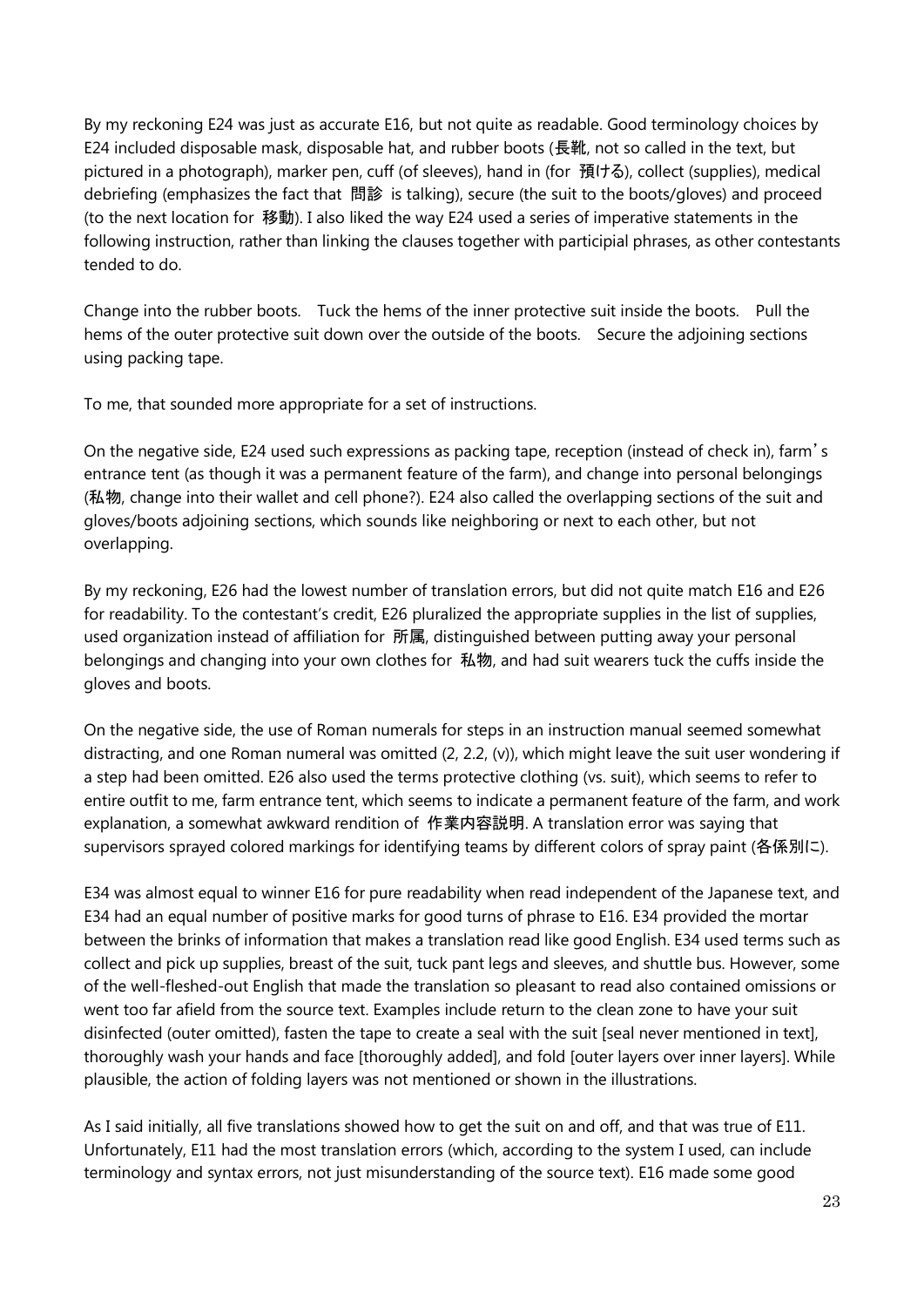terminology and phrasing choices: check in, collect [supplies], and tent at the farm entrance. However, E11 did not pluralize the appropriate supplies in the list of supplies, used the literal translations oil-based pen and gummed tape, and made some unfortunate words choices in on location (sounds like a movie location in US English) and undergo surface sterilization. An example of a misunderstanding was stow your personal belongings in a plastic bag for 私物をビニール袋に入れ預ける. However, E11 did finish in the top five of almost 50 contestants and did get the basic point across.

In conclusion, I would like to thank all of the contestants for the effort they made to produce thoughtful translations and congratulate the winners of this year's contest.

| Contestant | Readability           | <b>Negative Marks</b>        | <b>Positive Marks</b>          |
|------------|-----------------------|------------------------------|--------------------------------|
|            | (subjective; without  | (includes awkward syntax and | (ad hoc inverted ATA framework |
|            | reference to Japanese | terminology; based ATA error | for noting exceptionally good  |
|            | text; scale of 1-10)  | marking framework)*          | phrasing or accuracy)          |
| E16        |                       | 77                           | 13                             |
| E24        |                       | 76                           | 11                             |
| E26        | 6                     | 58                           | 10                             |
| E34        | 7.5                   | 86                           | 13                             |
| F11        |                       | 155                          |                                |

A different number of points (1-8) is assigned to each error. The score does not indicate the number of errors.

# **Jim Davis**

# General Comments:

One feature of this passage was the presence of photos (accompanied by brief explanations) in addition to the main body of text. Some translators clearly looked through the entire passage and made use of information gathered from the photos and from later portions of the text when they translated the main body of text. (e.g.: In the clothing list is there one suit or are there two suits? Is there one towel or are there several towels?) Some translators made a greater effort to maintain consistency (in terminology and in content) throughout their translations. Reading through the entire document and using all possible sources of information are important parts of the process of creating a high-quality translation.

Each translation contained some errors, but because the finalists had already passed through a preliminary screening, all five translations were very good. Distinctions among the five are based primarily on fine points of word choice and readability. As I read each translation I kept a running list of weak points (e.g., omissions, errors in terminology or understanding, awkward phrasing) and a running list of strong points (e.g., accurate and concise description, use of the right word in the right situation, natural phrasing). The two winners had the greatest number of strong points relative to the number of weak points.

Individual Comments: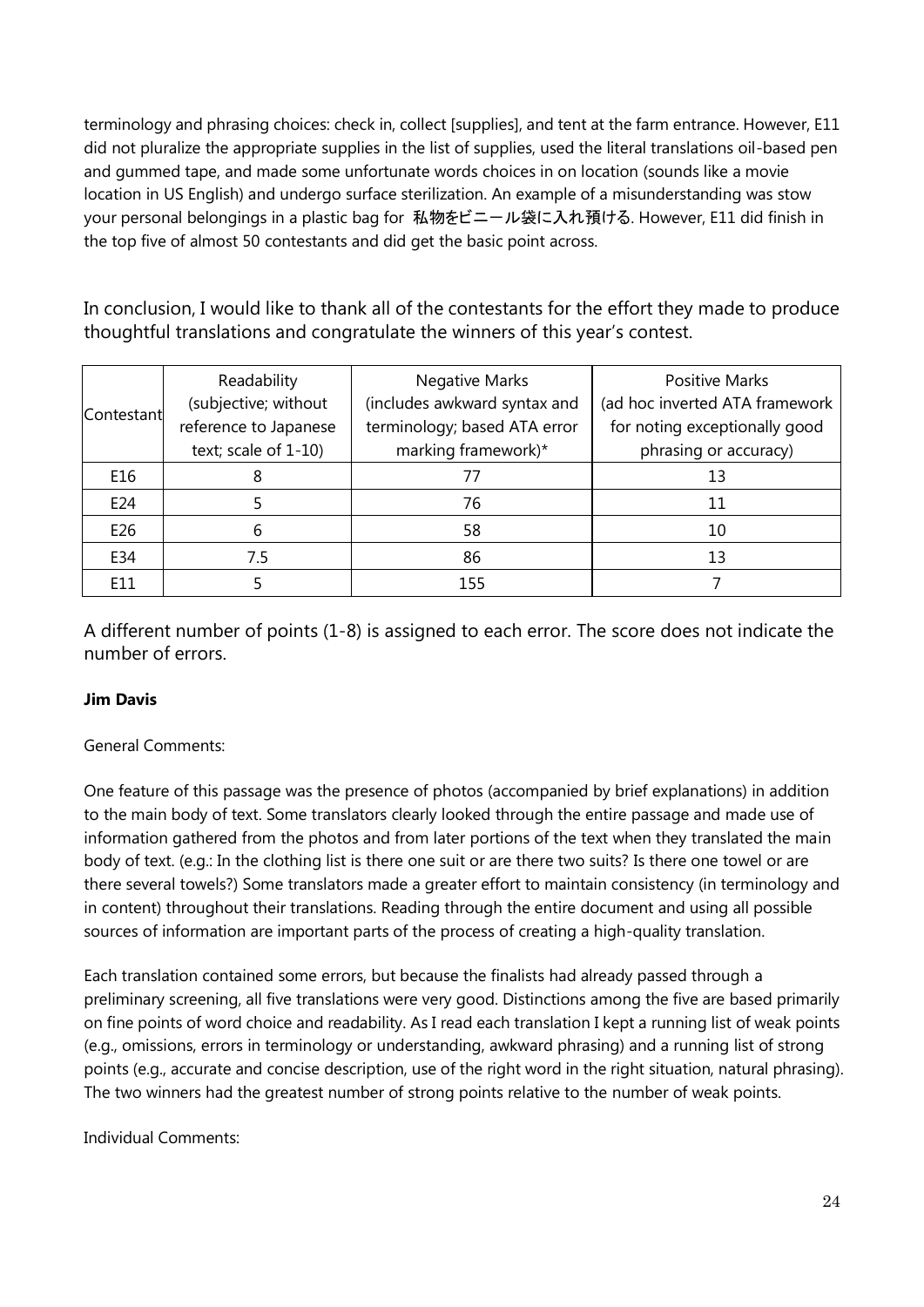# E11

This translation generally showed good attention to detail, but it contained a number of errors—in some cases adding information that was not justified based on information in the original document, in some cases omitting information that was contained in the original, and in some cases using phrases that seemed unnatural. The term 必要資材 was translated simply as Supplies, with no indication that these items were required or necessary. When the text indicated that paint may be applied 背中などに, the translation read to your back and chest, although there was no indication that the chest was one of the possible areas where paint would be applied. The heading 脱衣手順 was rendered as Changing Procedure, without specifying that this procedure was specifically related to the removal of the protective gear. (The heading 着衣手順 had already appeared in the previous section.) The term シャワー室 became the shower house instead of the shower room or simply the showers.

#### E16

When translating the main body of text the translator made good use of information from the photos and the text that accompanied the photos. There was a high degree of internal consistency among the various portions of the translation. The overall tone and word choice for the translation were generally appropriate for a document of this type, and a number of concise phrases (such as Briefing for 作業内容 説明) were employed. However, there were some specific errors. The heading 資料 that appeared before the collection of photos was rendered as Supplies. (The translator may have misread 資料 as 資材, which appeared earlier in the text.) The instruction to write one's name and affiliation on 左胸及び背中 of the outer protective suit was translated as on the left breast and back, although on the back and on the left side of the chest would be more suitable.

#### E24

This translation was very readable. There were no significant factual errors in this translation, but many of the terms and phrases seemed to be unnatural or excessively literal. In the main body of the text the heading 脱衣手順 was translated as Undressing Procedure, which is not consistent with the overall style and tone of this type of document. The heading 資料 was translated as Handout, although the entire document was designed to be distributed to people who would be using the protective clothing. The verb 移動する was incorrectly translated as transfer in phrases such as 農場入り口テント(クリーンゾーン)へ移動 する and 作業場所へ移動, but this same verb was properly translated as proceed in the phrase シャワー 室へ移動する.

#### E26

Most of this translation was straightforward and easy to read. However, there were several unusual errors and awkward phrases that suggested a lack of editing or proofreading. In a list of eight steps the individual steps were numbered (i) through (iv) and (vi) through (ix). The heading 資料 was translated as Table. The verb 移動する was translated in some places as move to, which was appropriate, and in some places as transfer, which was not appropriate. As part of the procedure for removing the protective clothing the portion 必要に応じパンツまで着替える was translated as As appropriate, change into shorts only. The statement 防護服の着衣完了 became Completed form of protective clothing. The term 私物